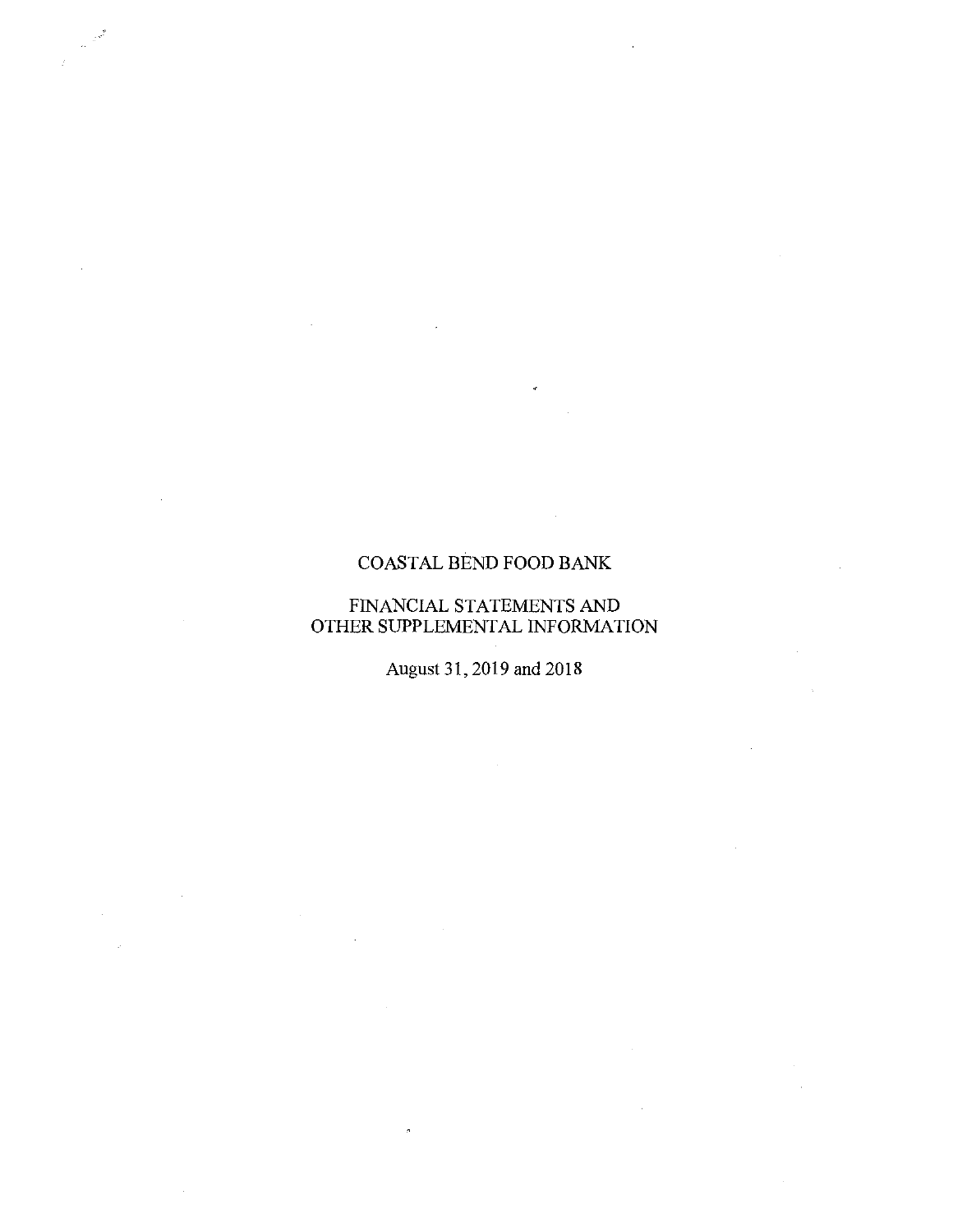# $\hfill$  COASTAL BEND FOOD BANK

# TABLE OF CONTENTS

|                                                                 | Pages     |
|-----------------------------------------------------------------|-----------|
| <b>INDEPENDENT AUDITORS' REPORT</b>                             | $1 - 2$   |
| FINANCIAL STATEMENTS:                                           |           |
| <b>Statements of Financial Position</b>                         | $3 - 4$   |
| <b>Statements of Activities</b>                                 | $5 - 6$   |
| <b>Statements of Functional Expenses</b>                        | $7 - 8$   |
| <b>Statements of Cash Flows</b>                                 | 9         |
| Notes to the Financial Statements                               | $10 - 22$ |
| SINGLE AUDIT ACT COMPLIANCE:                                    |           |
| Schedule of Expenditures of Federal Awards                      | 23        |
| Notes to the Schedule of Expenditures of Federal Awards         | $24 - 25$ |
| Independent Auditors' Report on Internal Control over Financial |           |
| Reporting and on Compliance and Other Matters Based on          |           |
| an Audit of Financial Statements Performed in Accordance        |           |
| with Government Auditing Standards                              | $26 - 27$ |
| Independent Auditors' Report on Compliance for each Major       |           |
| Program and on Internal Control over Compliance Required        |           |
| by the Uniform Guidance                                         | $28 - 29$ |
| Schedule of Findings and Questioned Costs                       | 30        |
| Schedule of Prior Year Findings and Questioned Costs            | 31        |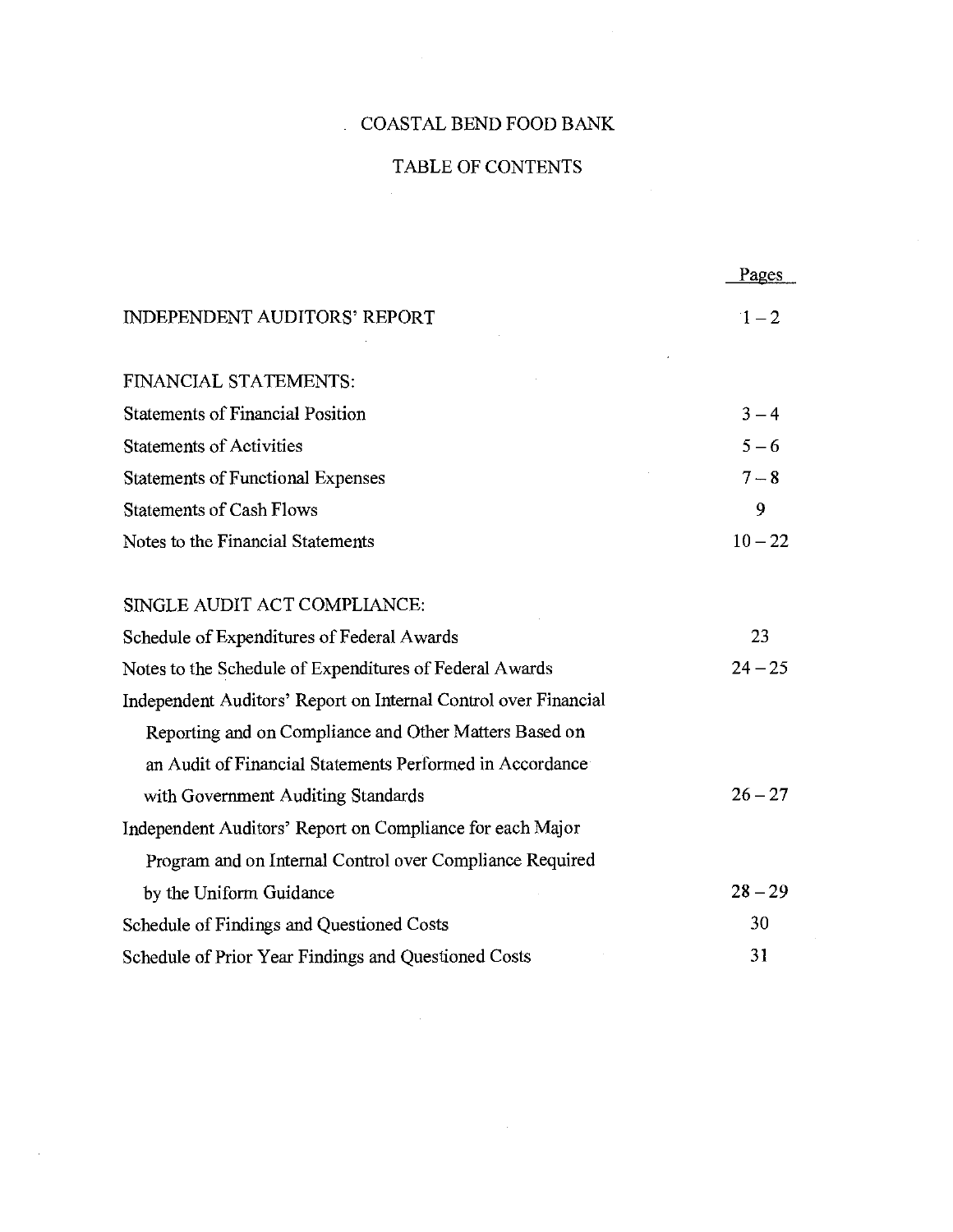GF Valdez, P.C.

A Public Accounting Firm

5430 Holly Road, Suite 1 Corpus Christi, Texas 78411 Phone 361-991-1650 Fax *361-991-1655* 

# INDEPENDENT AUDITORS' REPORT

To the Board of Directors Coastal Bend Food Bank Corpus Christi, Texas

# **Report on the Financial Statements**

We have audited the accompanying financial statements of Coastal Bend Food Bank (the Food Bank), which comprise the statements of financial position as of August 31,2019 and 2018, and the related statements of activities, functional expenses, and cash flows for the years then ended, and the related notes to the financial statements.

# **Management's Responsibility for the Financial Statements**

Management is responsible for the preparation and fair presentation of these financial statements in accordance with accounting principles generally accepted in the United States of America; this includes the design, implementation, and maintenance of internal control relevant to the preparation and fair presentation of financial statements that are free from material misstatement, whether due to fraud or error.

# **Auditor's Responsibility**

Our responsibility is to express an opinion on these financial statements based on our audits. We conducted our audits in accordance with auditing standards generally accepted in the United States of America and the standards applicable to financial audits contained in *Government Auditing Standards,* issued by the Comptroller General of the United States. Those standards require that we plan and perform the audits to obtain reasonable assurance about whether the financial statements are free from material misstatement.

An audit involves performing procedures to obtain audit evidence about the amounts and disclosures in the financial statements. The procedures selected depend on the auditor's judgment, including the assessment of the risks of material misstatement of the financial statements, whether due to fraud or error. In making those risk assessments, the auditor considers internal control relevant to the entity's preparation and fair presentation of the financial statements in order to design audit procedures that are appropriate in the circumstances, but not for the purpose of expressing an opinion on the effectiveness of the entity's internal control. Accordingly, we express no such opinion. An audit also includes evaluating the appropriateness of accounting policies used and the reasonableness of significant accounting estimates made by management, as well as evaluating the overall presentation of the financial statements.

We believe that the audit evidence we have obtained is sufficient and appropriate to provide a basis for our audit opinion.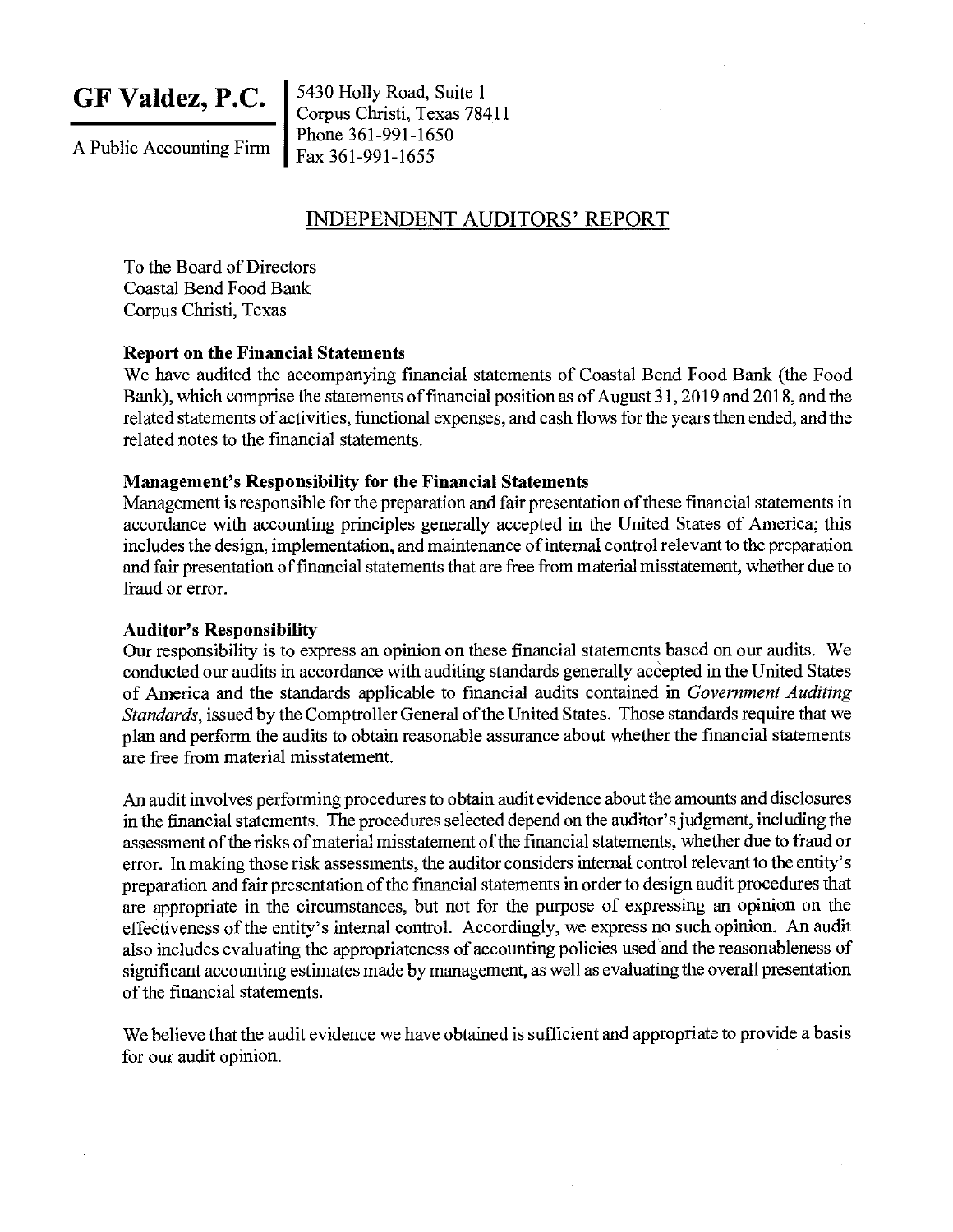# GF Valdez, P.C.

A Public Accounting Finn

5430 Holly Road, Suite 1 Corpus Christi, Texas 78411 Phone 361-991-1650 Fax 361-991-1655

#### **Opinion**

In our opinion, the financial statements referred to above present fairly, in all material respects, the financial position of the Coastal Bend Food Bank as of August 31, 2019 and 2018, and the changes in its net assets and its cash flows for the years then ended in accordance with accounting principles generally accepted in the United States of America.

#### **Other Matters**

#### *Other Information*

Our audits were conducted for the purpose of forming an opinion on the financial statements as a whole. The accompanying schedule of expenditures of federal awards, as required by Title 2 U.S. *Code of Federal Regulations* (CFR) Part 200, *Uniform Administration Requirements, Cost Principles, and Audit Requirements for Federal Awards, is* presented for purposes of additional analysis and is not a required part of the financial statements. Such information is the responsibility of management and was derived from and relates directly to the underlying accounting and other records used to prepare the financial statements. The information has been subjected to the auditing procedures applied in the audits of the financial statements and certain additional procedures, including comparing and reconciling such information directly to the underlying accounting and other records used to prepare the financial statements or to the financial statements themselves, and other additional procedures in accordance with auditing standards generally accepted in the United States of America. In our opinion, the information is fairly stated, in all material respects, in relation to the financial statements as a whole.

#### **Other Reporting Required by** *Government Auditing Standards*

In accordance with *Government Auditing Standards,* we have also issued our report dated January 31, 2020, on our consideration of Coastal Bend Food Bank's internal control over financial reporting and on our tests of its compliance with certain provisions of laws, regulations, contracts, and grant agreements and other matters. The purpose of that report is to describe the scope of our testing of internal control over financial reporting and compliance and the results of that testing, and not to provide an opinion on internal control over financial reporting or on compliance. That report is an integral part of an audit performed in accordance with *Government Auditing Standards* in considering Coastal Bend Food Bank's internal control over financial reporting and compliance.

 $\beta\mathcal{J}$  Valduy, P. C.

January 31, 2020 Corpus Christi, Texas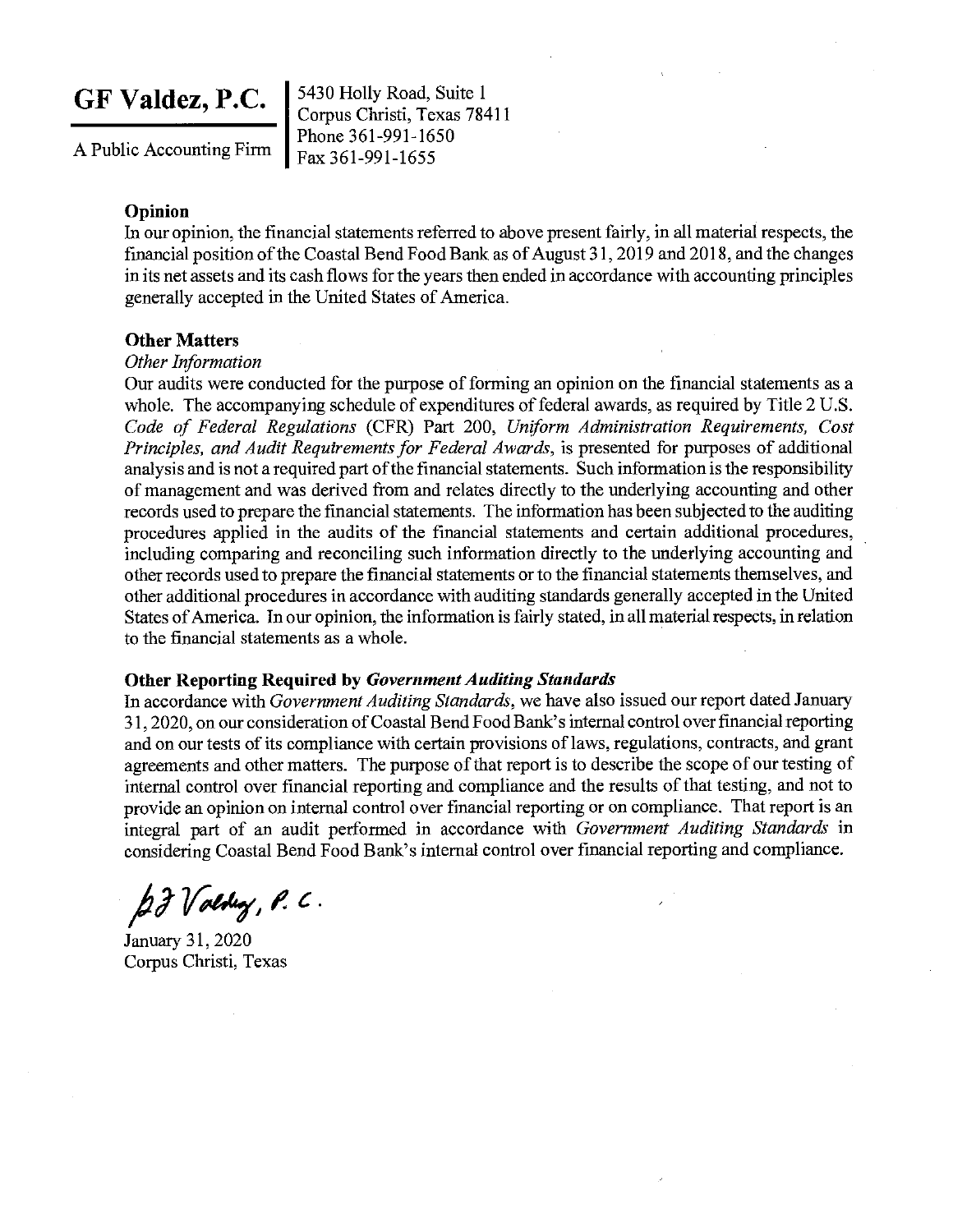# COASTAL BEND FOOD BANK STATEMENT OF FINANCIAL POSITION August 31, 2019

 $\hat{\mathcal{L}}$ 

 $\sim$  $\sim$ 

| <b>ASSETS</b>                                         |    | <b>Without Donor</b><br>Restrictions | With Donor<br>Restrictions |    | Total       |
|-------------------------------------------------------|----|--------------------------------------|----------------------------|----|-------------|
| <b>Current Assets</b>                                 |    |                                      |                            |    |             |
| Cash and cash equivalents                             | \$ | 49,764                               | \$<br>330,544              | \$ | 380,308     |
| Investments                                           |    | 3,066,821                            | 1,006,705                  |    | 4,073,526   |
| Accounts receivable - government grants and contracts |    | 72,350                               |                            |    | 72,350      |
| Accounts receivable - agencies                        |    | 52,221                               |                            |    | 52,221      |
| Donated food inventory, net of food waste             |    | 300,149                              | 824,409                    |    | 1,124,558   |
| Purchased food inventory                              |    | 30,931                               |                            |    | 30,931      |
| Other assets                                          |    | 50                                   |                            |    | 50          |
| <b>Total Current Assets</b>                           |    | 3,572,286                            | 2,161,658                  |    | 5,733,944   |
| Beneficial interest in assets held by                 |    |                                      |                            |    |             |
| Coastal Bend Community Foundation                     |    | 829,941                              | 136,000                    |    | 965,941     |
| Property and equipment, net                           |    |                                      |                            |    |             |
| of accumulated depreciation                           |    | 1,938,981                            |                            |    | 1,938,981   |
| <b>Total Assets</b>                                   |    | 6,341,208                            | \$<br>2,297,658            | \$ | 8,638,866   |
| LIABILITIES AND NET ASSETS                            |    |                                      |                            |    |             |
| Liabilities                                           |    |                                      |                            |    |             |
| Accounts payable                                      | \$ | 5,394                                | \$                         | \$ | 5,394       |
| Deferred revenue - maintenance fees                   |    | 43,096                               |                            |    | 43,096      |
| <b>Total Current Liabilities</b>                      |    | 48,490                               |                            |    | 48,490      |
| Net Assets                                            |    | 6,292,718                            | 2,297,658                  |    | 8,590,376   |
| <b>Total Liabilities and Net Assets</b>               | S  | 6,341,208                            | \$<br>2,297,658            |    | \$8,638,866 |

See accompanying notes.

 $\sim$ 

 $\sim$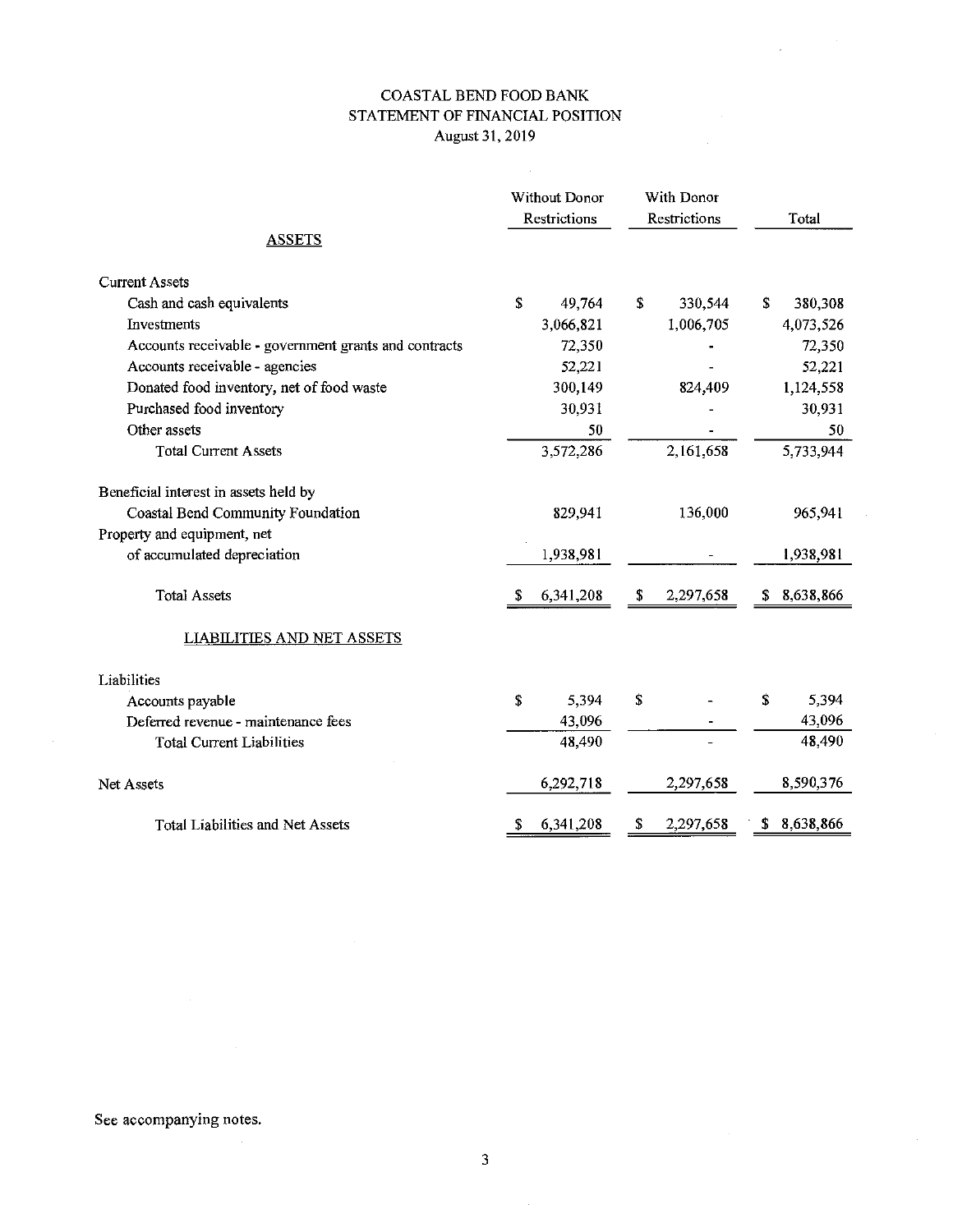# COASTAL BEND FOOD BANK STATEMENT OF FINANCIAL POSITION August31, 2018

 $\sim$  $\hat{\mathcal{A}}$ 

|                                                       | <b>Without Donor</b> |                     | With Donor |              |    |             |
|-------------------------------------------------------|----------------------|---------------------|------------|--------------|----|-------------|
|                                                       |                      | <b>Restrictions</b> |            | Restrictions |    | Total       |
| <b>ASSETS</b>                                         |                      |                     |            |              |    |             |
| <b>Current Assets</b>                                 |                      |                     |            |              |    |             |
| Cash and cash equivalents                             | \$                   | 32,822              | \$         | 179,162      | S. | 211,984     |
| Investments                                           |                      | 3,069,283           |            | 1,002,366    |    | 4,071,649   |
| Accounts receivable - government grants and contracts |                      | 66,894              |            |              |    | 66,894      |
| Accounts receivable - agencies                        |                      | 51,797              |            |              |    | 51,797      |
| Donated food inventory, net of food waste             |                      | 118,519             |            | 426,561      |    | 545,080     |
| Purchased food inventory                              |                      | 21,833              |            |              |    | 21,833      |
| Other assets                                          |                      | 2,880               |            |              |    | 2,880       |
| <b>Total Current Assets</b>                           |                      | 3,364,028           |            | 1,608,089    |    | 4,972,117   |
| Beneficial interest in assets held by                 |                      |                     |            |              |    |             |
| Coastal Bend Community Foundation                     |                      | 816,380             |            | 136,000      |    | 952,380     |
| Property and equipment, net                           |                      |                     |            |              |    |             |
| of accumulated depreciation                           |                      | 1,891,586           |            |              |    | 1,891,586   |
| <b>Total Assets</b>                                   |                      | 6,071,994           | \$         | 1,744,089    |    | 7,816,083   |
| <b>LIABILITIES AND NET ASSETS</b>                     |                      |                     |            |              |    |             |
| Liabilities                                           |                      |                     |            |              |    |             |
| Accounts payable                                      | \$                   | 1,885               | \$         |              | \$ | 1,885       |
| Deferred revenue - maintenance fees                   |                      | 35,288              |            |              |    | 35,288      |
| <b>Total Current Liabilities</b>                      |                      | 37,173              |            |              |    | 37,173      |
| Net Assets                                            |                      | 6,034,821           |            | 1,744,089    |    | 7,778,910   |
| Total Liabilities and Net Assets                      | \$                   | 6,071,994           |            | \$1,744,089  |    | \$7,816,083 |

See accompanying notes.

 $\sim$ 

 $\frac{1}{2} \frac{1}{2} \frac{1}{2} \frac{1}{2} \frac{1}{2} \frac{1}{2} \frac{1}{2} \frac{1}{2} \frac{1}{2} \frac{1}{2} \frac{1}{2} \frac{1}{2} \frac{1}{2} \frac{1}{2} \frac{1}{2} \frac{1}{2} \frac{1}{2} \frac{1}{2} \frac{1}{2} \frac{1}{2} \frac{1}{2} \frac{1}{2} \frac{1}{2} \frac{1}{2} \frac{1}{2} \frac{1}{2} \frac{1}{2} \frac{1}{2} \frac{1}{2} \frac{1}{2} \frac{1}{2} \frac{$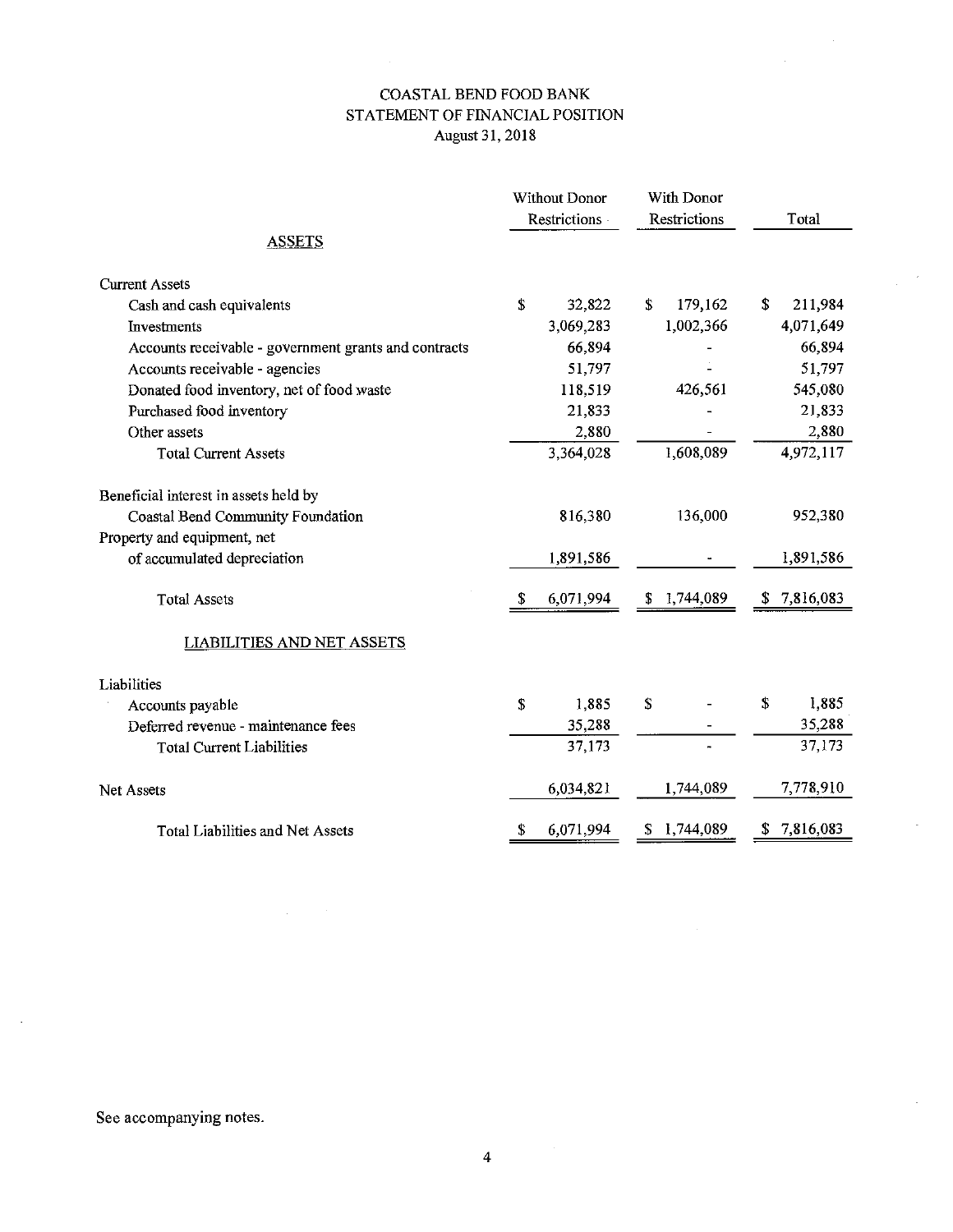# COASTAL BEND FOOD BANK STATEMENT OF ACTIVITIES For the Year Ended August 31, 2019

|                                             | Without Donor<br>Restrictions | With Donor<br>Restrictions | Total          |
|---------------------------------------------|-------------------------------|----------------------------|----------------|
| Revenues, gains and other support:          |                               |                            |                |
| Grants:                                     |                               |                            |                |
| USDA commodities                            | \$                            | \$<br>5,533,338            | 5,533,338<br>S |
| USDA administrative cost reimbursement      | 191,905                       |                            | 191,905        |
| USDA nutrition education                    | 169,086                       |                            | 169,086        |
| Neighborhood diabetes program               | 116,567                       | 37,500                     | 154,067        |
| <b>TFBN</b> Outreach reimbursement          | 50,996                        |                            | 50,996         |
| Produce                                     |                               | 50,000                     | 50,000         |
| Mobile pantry income                        | 24,522                        |                            | 24,522         |
| <b>FEMA</b>                                 |                               | 12,500                     | 12,500         |
| Total grants                                | 553,076                       | 5,633,338                  | 6,186,414      |
| Value of donated food inventory, net of     |                               |                            |                |
| food scrapped of \$351,946                  | 11,147,151                    |                            | 11,147,151     |
| Donations and private grants                | 888,879                       | 1,007,801                  | 1,896,680      |
| Handling fees                               | 551,475                       |                            | 551,475        |
| Special events, net of expenses of \$47,516 | 175,169                       |                            | 175,169        |
| Dividend and interest income                | 109,347                       |                            | 109,347        |
| Unrealized gain on investments              | 24,258                        |                            | 24,258         |
| Miscellaneous income                        | 21,572                        |                            | 21,572         |
| Realized gain on sales of investments       | 3,481                         |                            | 3,481          |
| Change in value of amount held with         |                               |                            |                |
| Coastal Bend Community Foundation           | (7,086)                       |                            | (7,086)        |
| Net assets released from restrictions       | 6,087,570                     | (6,087,570)                |                |
| Total revenues, gains and other support     | 19,554,892                    | 553,569                    | 20,108,461     |
| Expenses:                                   |                               |                            |                |
| Program expenses                            | 18,615,445                    |                            | 18,615,445     |
| Supporting services:                        |                               |                            |                |
| Administrative                              | 529,394                       |                            | 529,394        |
| Fundraising                                 | 150,045                       |                            | 150,045        |
| Total expenses                              | 19,294,884                    |                            | 19,294,884     |
| Other Income (Expense):                     |                               |                            |                |
| Loss on disposal of property and equipment  | (2,111)                       |                            | (2,111)        |
| Increase in Net Assets                      | 257,897                       | 553,569                    | 811,466        |
| Net Assets, August 31, 2018                 | 6,034,821                     | 1,744,089                  | 7,778,910      |
| Net Assets, August 31, 2019                 | \$<br>6,292,718               | 2,297,658<br>\$            | 8,590,376      |

See accompanying notes.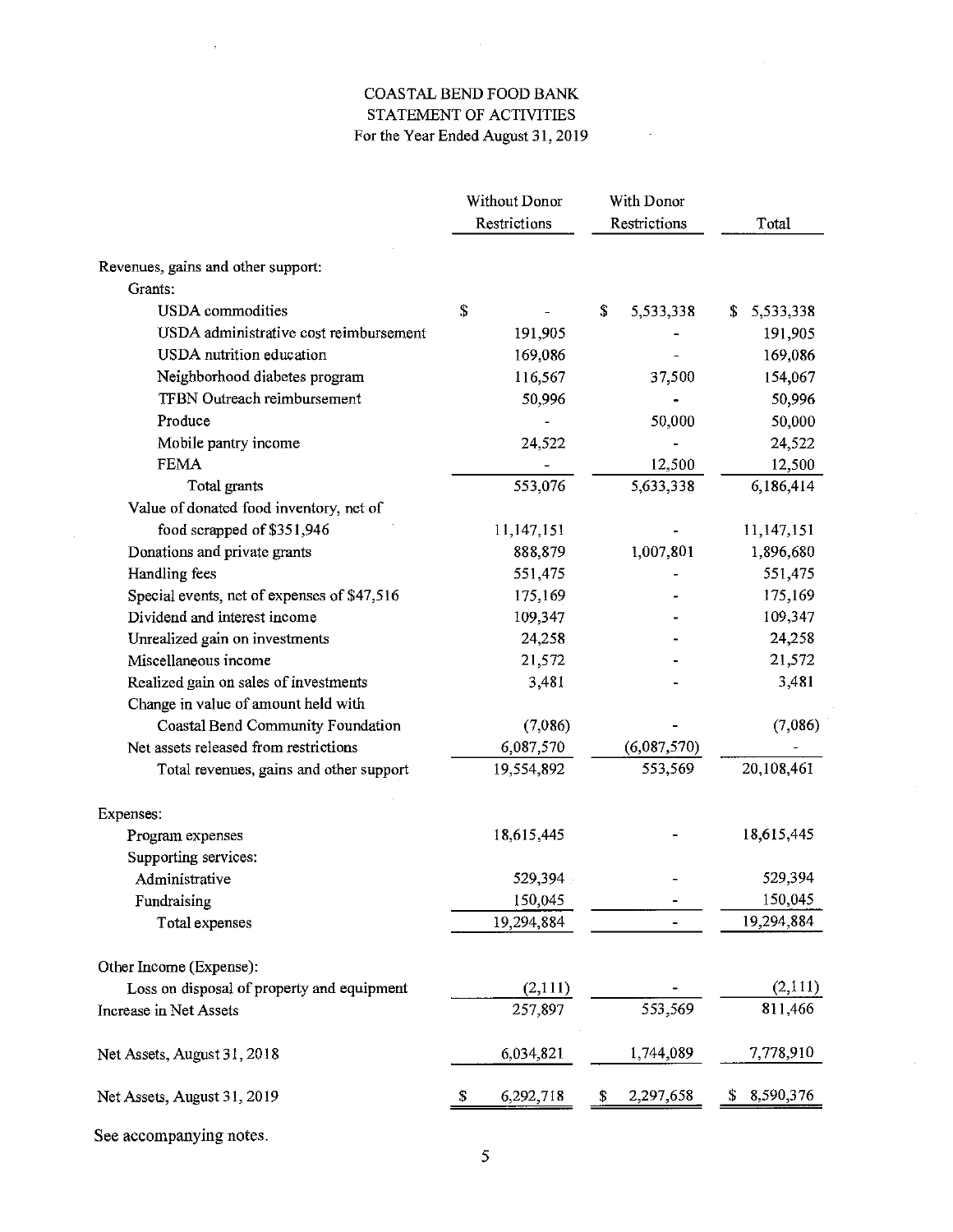# COASTAL BEND FOOD BANK STATEMENT OF ACTIVITIES For the Year Ended August 31, 2018

| Restrictions<br>Restrictions<br>Total<br>Revenues, gains and other support:<br>Grants:<br>2,710,877<br>\$2,710,877<br>S<br><b>USDA</b> commodities<br>S.<br>162,764<br>USDA nutrition education reimbursement<br>USDA administrative cost reimbursement<br>132,479<br>14,180<br>92,931<br>Neighborhood diabetes program<br>50,000<br>Produce<br>TFBN Outreach reimbursement<br>45,689<br>44,070<br>Mobile pantry income<br>19,200<br><b>FEMA</b><br>2,873,008<br>399,182<br>Total grants<br>Value of donated food inventory, net of<br>12,916,791<br>12,916,791<br>food scrapped of \$342,034<br>2,022,724<br>3,469,125<br>Donations and private grants<br>747,892<br>Handling fees<br>140,243<br>Special events, net of expenses of \$13,975<br>71,922<br>Dividend and interest income<br>Change in value of amount held with<br>26,193<br>Coastal Bend Community Foundation<br>21,968<br>Realized gain on sales of investments<br>7,604<br>Unrealized gain on investments<br>969<br>Miscellaneous income<br>3,902,293<br>(3,902,293)<br>Net assets released from restrictions<br>22,697,621<br>993,439<br>21,704,182<br>Total revenues, gains and other support | 162,764<br>132,479<br>107,111<br>50,000<br>45,689<br>44,070<br>19,200<br>3,272,190 |
|-------------------------------------------------------------------------------------------------------------------------------------------------------------------------------------------------------------------------------------------------------------------------------------------------------------------------------------------------------------------------------------------------------------------------------------------------------------------------------------------------------------------------------------------------------------------------------------------------------------------------------------------------------------------------------------------------------------------------------------------------------------------------------------------------------------------------------------------------------------------------------------------------------------------------------------------------------------------------------------------------------------------------------------------------------------------------------------------------------------------------------------------------------------------|------------------------------------------------------------------------------------|
|                                                                                                                                                                                                                                                                                                                                                                                                                                                                                                                                                                                                                                                                                                                                                                                                                                                                                                                                                                                                                                                                                                                                                                   |                                                                                    |
|                                                                                                                                                                                                                                                                                                                                                                                                                                                                                                                                                                                                                                                                                                                                                                                                                                                                                                                                                                                                                                                                                                                                                                   |                                                                                    |
|                                                                                                                                                                                                                                                                                                                                                                                                                                                                                                                                                                                                                                                                                                                                                                                                                                                                                                                                                                                                                                                                                                                                                                   |                                                                                    |
|                                                                                                                                                                                                                                                                                                                                                                                                                                                                                                                                                                                                                                                                                                                                                                                                                                                                                                                                                                                                                                                                                                                                                                   |                                                                                    |
|                                                                                                                                                                                                                                                                                                                                                                                                                                                                                                                                                                                                                                                                                                                                                                                                                                                                                                                                                                                                                                                                                                                                                                   |                                                                                    |
|                                                                                                                                                                                                                                                                                                                                                                                                                                                                                                                                                                                                                                                                                                                                                                                                                                                                                                                                                                                                                                                                                                                                                                   |                                                                                    |
|                                                                                                                                                                                                                                                                                                                                                                                                                                                                                                                                                                                                                                                                                                                                                                                                                                                                                                                                                                                                                                                                                                                                                                   |                                                                                    |
|                                                                                                                                                                                                                                                                                                                                                                                                                                                                                                                                                                                                                                                                                                                                                                                                                                                                                                                                                                                                                                                                                                                                                                   |                                                                                    |
|                                                                                                                                                                                                                                                                                                                                                                                                                                                                                                                                                                                                                                                                                                                                                                                                                                                                                                                                                                                                                                                                                                                                                                   |                                                                                    |
|                                                                                                                                                                                                                                                                                                                                                                                                                                                                                                                                                                                                                                                                                                                                                                                                                                                                                                                                                                                                                                                                                                                                                                   |                                                                                    |
|                                                                                                                                                                                                                                                                                                                                                                                                                                                                                                                                                                                                                                                                                                                                                                                                                                                                                                                                                                                                                                                                                                                                                                   |                                                                                    |
|                                                                                                                                                                                                                                                                                                                                                                                                                                                                                                                                                                                                                                                                                                                                                                                                                                                                                                                                                                                                                                                                                                                                                                   |                                                                                    |
|                                                                                                                                                                                                                                                                                                                                                                                                                                                                                                                                                                                                                                                                                                                                                                                                                                                                                                                                                                                                                                                                                                                                                                   |                                                                                    |
|                                                                                                                                                                                                                                                                                                                                                                                                                                                                                                                                                                                                                                                                                                                                                                                                                                                                                                                                                                                                                                                                                                                                                                   |                                                                                    |
|                                                                                                                                                                                                                                                                                                                                                                                                                                                                                                                                                                                                                                                                                                                                                                                                                                                                                                                                                                                                                                                                                                                                                                   | 5,491,849                                                                          |
|                                                                                                                                                                                                                                                                                                                                                                                                                                                                                                                                                                                                                                                                                                                                                                                                                                                                                                                                                                                                                                                                                                                                                                   | 747,892                                                                            |
|                                                                                                                                                                                                                                                                                                                                                                                                                                                                                                                                                                                                                                                                                                                                                                                                                                                                                                                                                                                                                                                                                                                                                                   | 140,243                                                                            |
|                                                                                                                                                                                                                                                                                                                                                                                                                                                                                                                                                                                                                                                                                                                                                                                                                                                                                                                                                                                                                                                                                                                                                                   | 71,922                                                                             |
|                                                                                                                                                                                                                                                                                                                                                                                                                                                                                                                                                                                                                                                                                                                                                                                                                                                                                                                                                                                                                                                                                                                                                                   |                                                                                    |
|                                                                                                                                                                                                                                                                                                                                                                                                                                                                                                                                                                                                                                                                                                                                                                                                                                                                                                                                                                                                                                                                                                                                                                   | 26,193                                                                             |
|                                                                                                                                                                                                                                                                                                                                                                                                                                                                                                                                                                                                                                                                                                                                                                                                                                                                                                                                                                                                                                                                                                                                                                   | 21,968                                                                             |
|                                                                                                                                                                                                                                                                                                                                                                                                                                                                                                                                                                                                                                                                                                                                                                                                                                                                                                                                                                                                                                                                                                                                                                   | 7,604                                                                              |
|                                                                                                                                                                                                                                                                                                                                                                                                                                                                                                                                                                                                                                                                                                                                                                                                                                                                                                                                                                                                                                                                                                                                                                   | 969                                                                                |
|                                                                                                                                                                                                                                                                                                                                                                                                                                                                                                                                                                                                                                                                                                                                                                                                                                                                                                                                                                                                                                                                                                                                                                   |                                                                                    |
|                                                                                                                                                                                                                                                                                                                                                                                                                                                                                                                                                                                                                                                                                                                                                                                                                                                                                                                                                                                                                                                                                                                                                                   |                                                                                    |
| Expenses:                                                                                                                                                                                                                                                                                                                                                                                                                                                                                                                                                                                                                                                                                                                                                                                                                                                                                                                                                                                                                                                                                                                                                         |                                                                                    |
| 18,924,947<br>Program expenses                                                                                                                                                                                                                                                                                                                                                                                                                                                                                                                                                                                                                                                                                                                                                                                                                                                                                                                                                                                                                                                                                                                                    | 18,924,947                                                                         |
| Supporting services:                                                                                                                                                                                                                                                                                                                                                                                                                                                                                                                                                                                                                                                                                                                                                                                                                                                                                                                                                                                                                                                                                                                                              |                                                                                    |
| 528,080<br>Administrative                                                                                                                                                                                                                                                                                                                                                                                                                                                                                                                                                                                                                                                                                                                                                                                                                                                                                                                                                                                                                                                                                                                                         | 528,080                                                                            |
| 129,109<br>Fundraising                                                                                                                                                                                                                                                                                                                                                                                                                                                                                                                                                                                                                                                                                                                                                                                                                                                                                                                                                                                                                                                                                                                                            | 129,109                                                                            |
| 19,582,136<br>Total expenses                                                                                                                                                                                                                                                                                                                                                                                                                                                                                                                                                                                                                                                                                                                                                                                                                                                                                                                                                                                                                                                                                                                                      | 19,582,136                                                                         |
|                                                                                                                                                                                                                                                                                                                                                                                                                                                                                                                                                                                                                                                                                                                                                                                                                                                                                                                                                                                                                                                                                                                                                                   |                                                                                    |
| 993,439<br>2,122,046<br>Increase in Net Assets                                                                                                                                                                                                                                                                                                                                                                                                                                                                                                                                                                                                                                                                                                                                                                                                                                                                                                                                                                                                                                                                                                                    | 3,115,485                                                                          |
| 750,650<br>3,912,775<br>Net Assets, August 31, 2017                                                                                                                                                                                                                                                                                                                                                                                                                                                                                                                                                                                                                                                                                                                                                                                                                                                                                                                                                                                                                                                                                                               | 4,663,425                                                                          |
| 1,744,089<br>6,034,821<br>\$<br>\$<br>\$<br>Net Assets, August 31, 2018                                                                                                                                                                                                                                                                                                                                                                                                                                                                                                                                                                                                                                                                                                                                                                                                                                                                                                                                                                                                                                                                                           | 7,778,910                                                                          |

See accompanying notes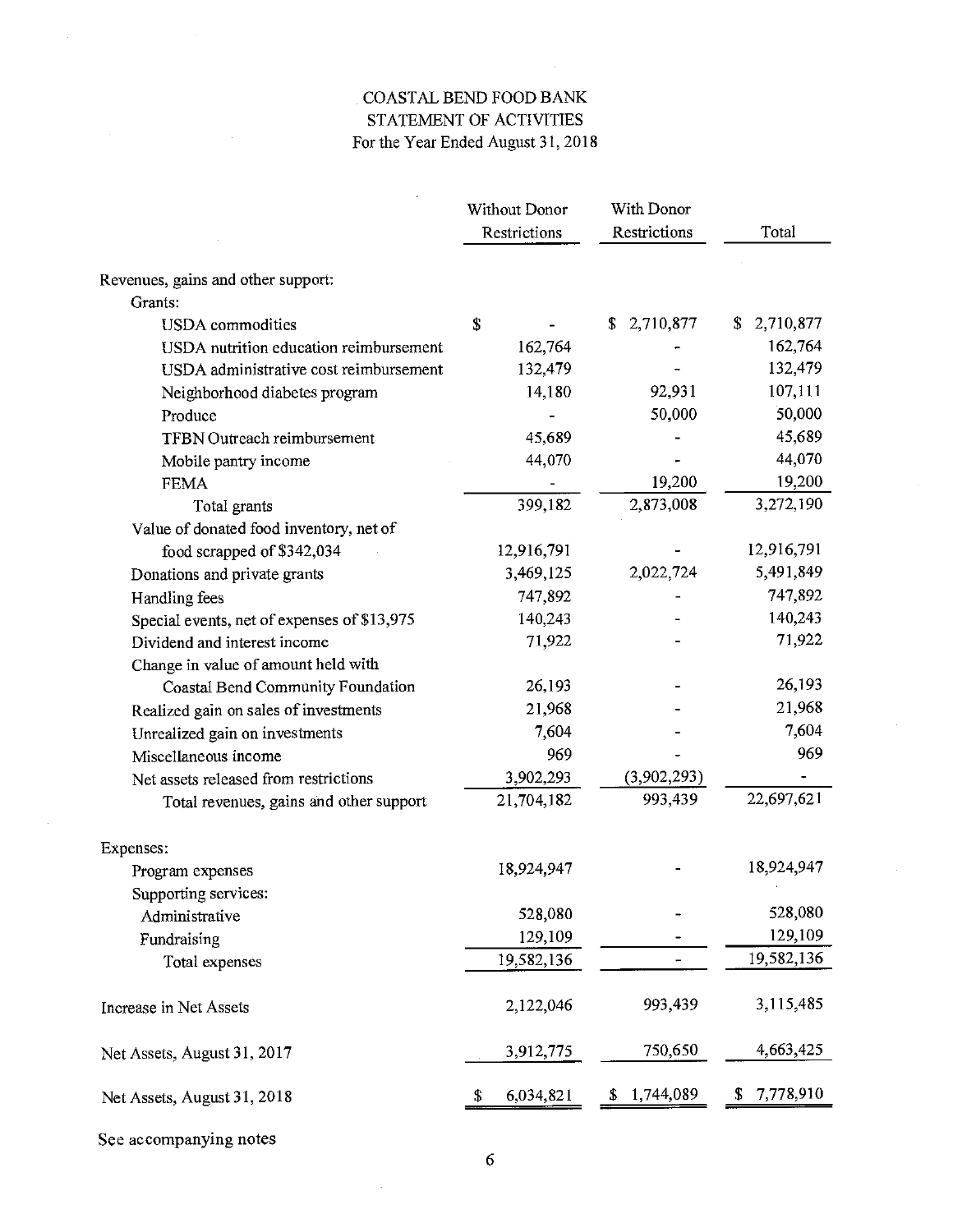# COASTAL BEND FOOD BANK STATEMENT OF FUNCTIONAL EXPENSES For the Year Ended August 31, 2019

 $\bar{\beta}$ 

|                               | Program          | <b>Supporting Services</b> |                               |    |         |          |         | Total |            |
|-------------------------------|------------------|----------------------------|-------------------------------|----|---------|----------|---------|-------|------------|
|                               | Services         |                            | Administrative<br>Fundraising |    | Total   | Expenses |         |       |            |
| Food distributed              | \$<br>16,206,012 | \$                         |                               | S  |         | \$       |         | \$    | 16,206,012 |
| Salaries and wages            | 702,114          |                            | 345.817                       |    |         |          | 345,817 |       | 1,047,931  |
| Disaster relief funds expense | 385,105          |                            |                               |    |         |          |         |       | 385,105    |
| Insurance                     | 170,813          |                            | 83,188                        |    |         |          | 83,188  |       | 254,001    |
| Outreach expense              | 227,366          |                            |                               |    |         |          |         |       | 227,366    |
| Depreciation expense          | 168,492          |                            | 22,947                        |    |         |          | 22,947  |       | 191,439    |
| Nutrition education           | 159,416          |                            |                               |    |         |          |         |       | 159,416    |
| Fundraising expense           |                  |                            |                               |    | 146,645 |          | 146,645 |       | 146,645    |
| Mobile pantry expenses        | 128,679          |                            |                               |    |         |          |         |       | 128,679    |
| Food purchases                | 106,064          |                            |                               |    |         |          |         |       | 106,064    |
| Payroll tax expense           | 58,313           |                            | 28,722                        |    |         |          | 28,722  |       | 87,035     |
| Repairs and maintenance       | 79,916           |                            |                               |    |         |          |         |       | 79,916     |
| <b>Utilities</b>              | 67,596           |                            | 9,656                         |    |         |          | 9,656   |       | 77,252     |
| Truck and van expense         | 59,493           |                            |                               |    |         |          |         |       | 59,493     |
| Office expense                | 15,298           |                            | 15,298                        |    | 3,400   |          | 18,698  |       | 33,996     |
| Membership fees               | 28,776           |                            |                               |    |         |          |         |       | 28,776     |
| Warehouse expenses            | 20,370           |                            |                               |    |         |          |         |       | 20,370     |
| Summer feeding program        | 15,752           |                            |                               |    |         |          |         |       | 15,752     |
| Professional fees             |                  |                            | 15,583                        |    |         |          | 15,583  |       | 15,583     |
| Travel expenses               | 6,215            |                            | 6,215                         |    |         |          | 6,215   |       | 12,430     |
| Bank fees                     | 3,995            |                            | 1.968                         |    |         |          | 1,968   |       | 5,963      |
| Postage                       | 2,974            |                            |                               |    |         |          |         |       | 2,974      |
| Storage                       | 2,447            |                            |                               |    |         |          |         |       | 2,447      |
| Miscellaneous                 | 239              |                            |                               |    |         |          |         |       | 239        |
|                               | 18,615,445       | S                          | 529,394                       | \$ | 150,045 | \$       | 679.439 | S     | 19,294,884 |

 $\mathcal{A}^{\mathcal{A}}$ 

 $\sim 10^7$ 

 $\mathcal{L}^{\mathcal{L}}$ 

 $\label{eq:2} \mathcal{L} = \mathcal{L} \left( \mathcal{L} \right) \left( \mathcal{L} \right)$ 

 $\sim 10^{11}$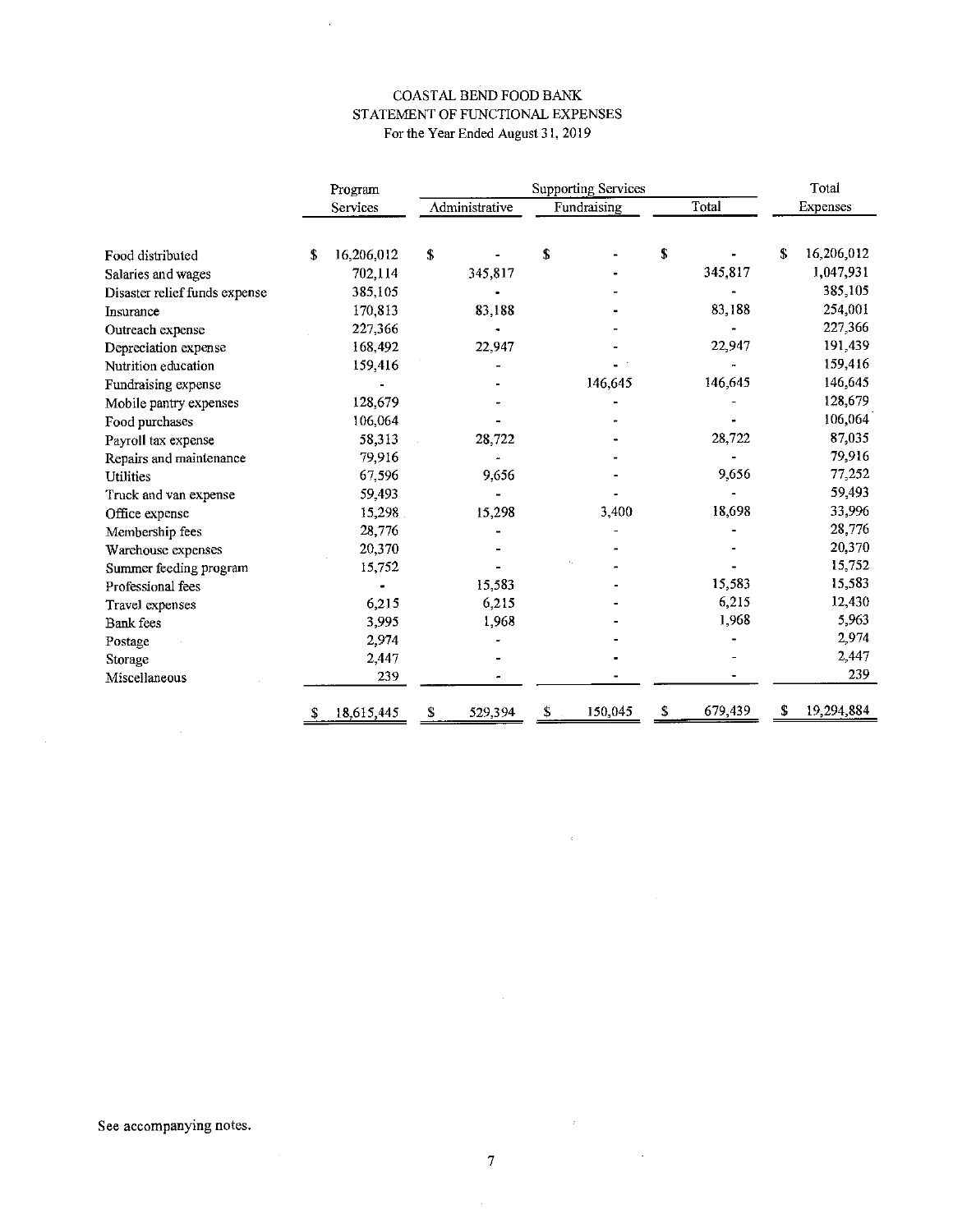#### COASTAL BEND FOOD BANK STATEMENT OF FUNCTIONAL EXPENSES For the Year Ended August31, 2018

|                               | Program<br>Services |            | <b>Supporting Services</b> |                               |    |         |    |         | Total    |            |
|-------------------------------|---------------------|------------|----------------------------|-------------------------------|----|---------|----|---------|----------|------------|
|                               |                     |            |                            | Administrative<br>Fundraising |    | Total   |    |         | Expenses |            |
| Food distributed              | S                   | 16,826,769 | \$                         |                               | \$ |         | \$ |         | \$       | 16,826,769 |
| Salarics and wages            |                     | 722,557    |                            | 355,887                       |    |         |    | 355,887 |          | 1,078,444  |
| Outreach expense              |                     | 364,975    |                            |                               |    |         |    |         |          | 364,975    |
| Disaster relief funds expense |                     | 305,798    |                            |                               |    |         |    |         |          | 305,798    |
| Insurance                     |                     | 158,354    |                            | 77,994                        |    |         |    | 77,994  |          | 236,348    |
| Depreciation expense          |                     | 134,664    |                            | 19,238                        |    |         |    | 19,238  |          | 153,902    |
| Fundraising                   |                     |            |                            |                               |    | 126,300 |    | 126,300 |          | 126,300    |
| Utilities                     |                     | 73,434     |                            | 10,491                        |    |         |    | 10,491  |          | 83,925     |
| Payroll tax expense           |                     | 55,977     |                            | 27,571                        |    |         |    | 27,571  |          | 83,548     |
| Repairs and maintenance       |                     | 79,847     |                            |                               |    |         |    |         |          | 79,847     |
| Food purchases                |                     | 58,021     |                            |                               |    |         |    |         |          | 58,021     |
| Truck and van expenses        |                     | 52,370     |                            |                               |    |         |    |         |          | 52,370     |
| Warehouse expenses            |                     | 38,183     |                            |                               |    |         |    |         |          | 38,183     |
| Office expense                |                     | 12,640     |                            | 12,640                        |    | 2,809   |    | 15,449  |          | 28,089     |
| Membership fees               |                     | 24,331     |                            |                               |    |         |    |         |          | 24,331     |
| Professional fees             |                     |            |                            | 18,000                        |    |         |    | 18,000  |          | 18,000     |
| <b>Bank</b> fees              |                     | 5,223      |                            | 2,572                         |    |         |    | 2,572   |          | 7,795      |
| Travel expenses               |                     | 3,688      |                            | 3,687                         |    |         |    | 3,687   |          | 7,375      |
| Summer feeding program        |                     | 4,330      |                            |                               |    |         |    |         |          | 4,330      |
| Postage                       |                     | 3,440      |                            |                               |    |         |    |         |          | 3,440      |
| Storage                       |                     | 346        |                            |                               |    |         |    |         |          | 346        |
|                               | S                   | 18,924,947 | \$                         | 528,080                       | \$ | 129,109 | \$ | 657,189 | \$       | 19,582,136 |

See accompanying notes.

8

 $\mathcal{L}$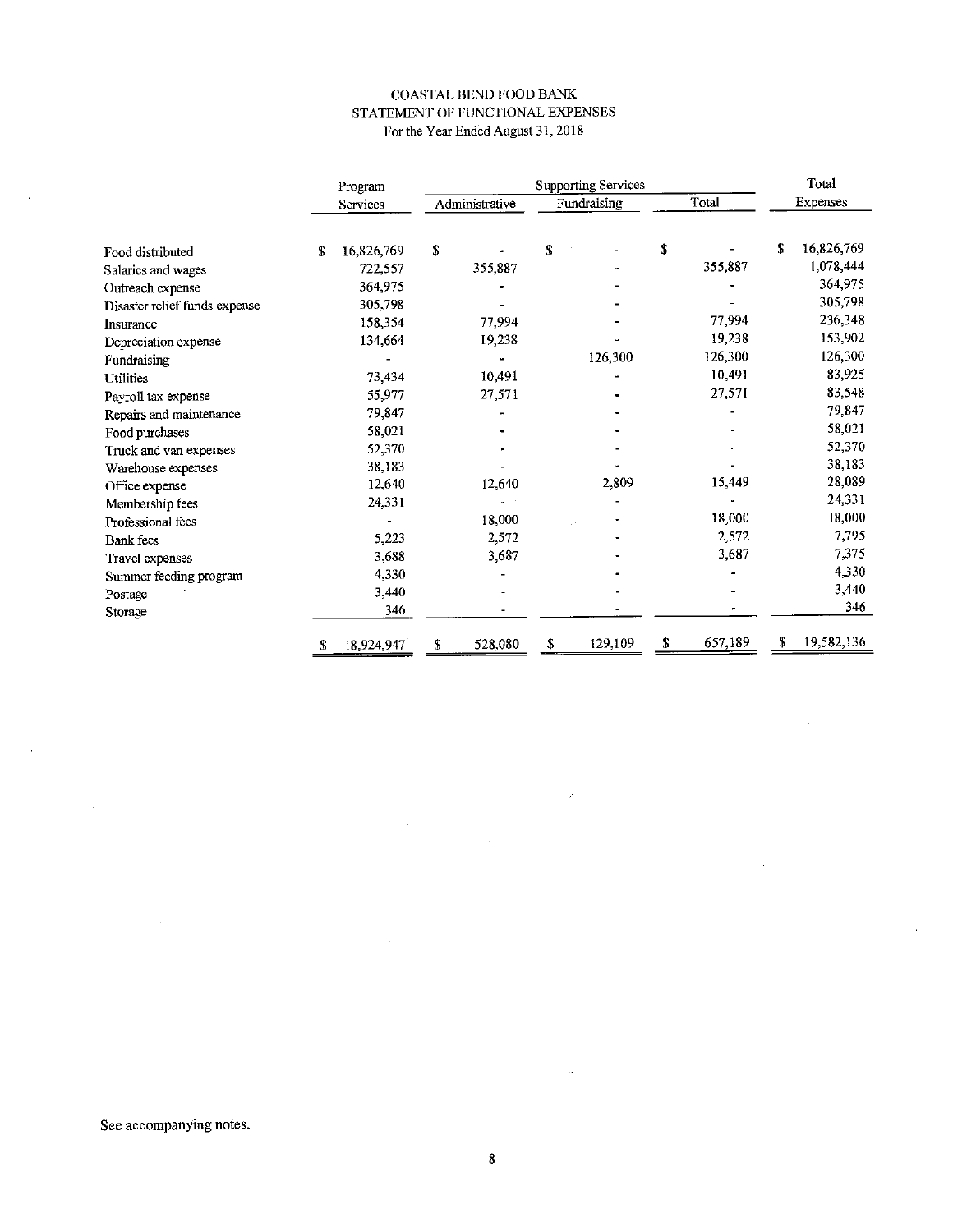# COASTAL BEND FOOD BANK STATEMENTS OF CASH FLOWS For the Years Ended August 31, 2019 and 2018

|                                                    | 2019          | 2018          |
|----------------------------------------------------|---------------|---------------|
|                                                    |               |               |
| Cash flows from operating activities:              |               |               |
| Increase in net assets                             | \$<br>811,466 | \$3,115,485   |
| Adjustments to reconcile net assets to net cash    |               |               |
| provided by operating activities                   |               |               |
| Depreciation                                       | 191,439       | 153,902       |
| Unrealized gain on investments                     | (24, 258)     | (7,604)       |
| Realized gains on sales of investments             | (3,481)       | (21,968)      |
| Loss on disposal of property and equipment         | 2,111         |               |
| In-kind contribution of food and non-food items    | (17,054,470)  | (15,983,900)  |
| Distributions of in-kind food and non-food items   | 16,474,992    | 16,332,390    |
| (Increase) decrease in beneficial interest held at |               |               |
| Coastal Bend Community Foundation                  | (13, 561)     | (64, 249)     |
| Decrease (increase) in:                            |               |               |
| Accounts receivable                                | (5,880)       | (12, 884)     |
| Purchased inventory                                | (9,098)       | 1,445         |
| Other assets                                       | 2,830         |               |
| Increase (decrease) in:                            |               |               |
| Accounts payable                                   | 3,509         | (2,007)       |
| Accrued expenses                                   | 7,808         | 28,473        |
| Net cash provided by operating activities          | 383,407       | 3,539,083     |
| Cash flows from investing activities:              |               |               |
| Purchases of investments                           | (1,779,405)   | (6,694,034)   |
| Redemption of investments                          | 1,805,267     | 3,469,763     |
| Purchases of property and equipment                | (240, 945)    | (633, 799)    |
| Net cash used in investing activities              | (215,083)     | (3,858,070)   |
| Cash flows from financing activities:              |               |               |
| Net change in cash                                 | 168,324       | (318,987)     |
| Cash at beginning of year                          | 211,984       | 530,971       |
| Cash at end of year                                | \$<br>380,308 | \$<br>211,984 |

See accompanying notes.

 $\mathcal{A}^{\prime}$ 

 $\sim$ 

 $\mathcal{L}_{\mathbf{A}}$  .

 $\sim$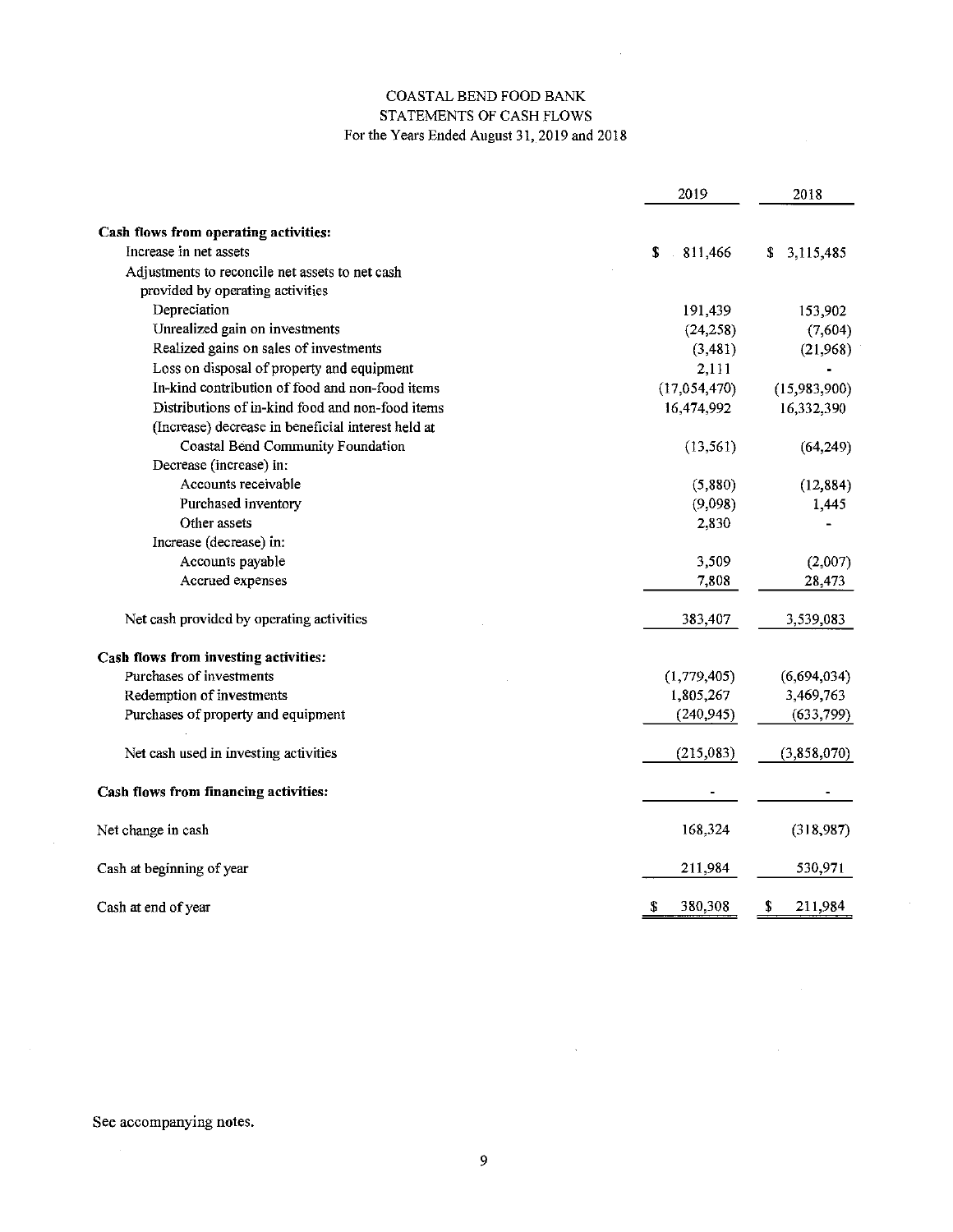# NOTE 1— NATURE OF ACTIVITIES

The Coastal Bend Food Bank (the Food Bank) is a Texas non-profit Corporation that began operations on September 1, 1982, The Food Bank's purpose is to collect and warehouse salvageable food, which has been donated by organizations and businesses, and distribute it to other non-profit agencies (agencies) which feed and distribute food to low-income families and individuals. The Food Bank services agencies within an eleven-county area of South Texas. Funding is provided primarily by donated commodities obtained from a nationwide network of sources including supermarket chains, the United States Department of Agriculture and food drives. The value of food and non-perishable items received from supermarket chains was \$5,383,916 and \$6,705,652, (27% and 30% of revenues), for the years ended August 31, 2019 and 2018, respectively.

Below is a summary of the principal programs administered by the Food Bank:

- 1. Kids Backpack Program The Backpack Program provides a bag of nutritious food each Friday during the school year, for children identified as food insecure, in order to have food during the weekends and holidays. It is the Food Bank's goal to end childhood hunger in the Coastal Bend.
- 2. Mobile Pantry Program The Mobile Pantry department consists of two drivers who deliver and help distribute food to rural communities where residents have little to no access to pantries. Distributions occur 25 time a month in 8/11 counties throughout the Coastal Bend.
- 3. Non-Agency Drops program The Non- Agency Drops Program is designed to deliver fresh produce to food insecure families who would not have access to such products otherwise.
- 4. Nutrition Education Program Our team of nutrition educators and registered dietitian inspire change in food choices and behaviors of children and adults so they can live healthier lives. We emphasize a lifestyle rich in whole foods such as vegetables, fruits, whole grains and lean meats and teach how eating healthy does not have to be expensive.
- 5. Social Services Program We assist clients to complete applications for SNAP, Long Term Care for Seniors, CHIPS, Medicaid, TANF, and Medicare Savings Programs in local and rural counties so families can get the help they need.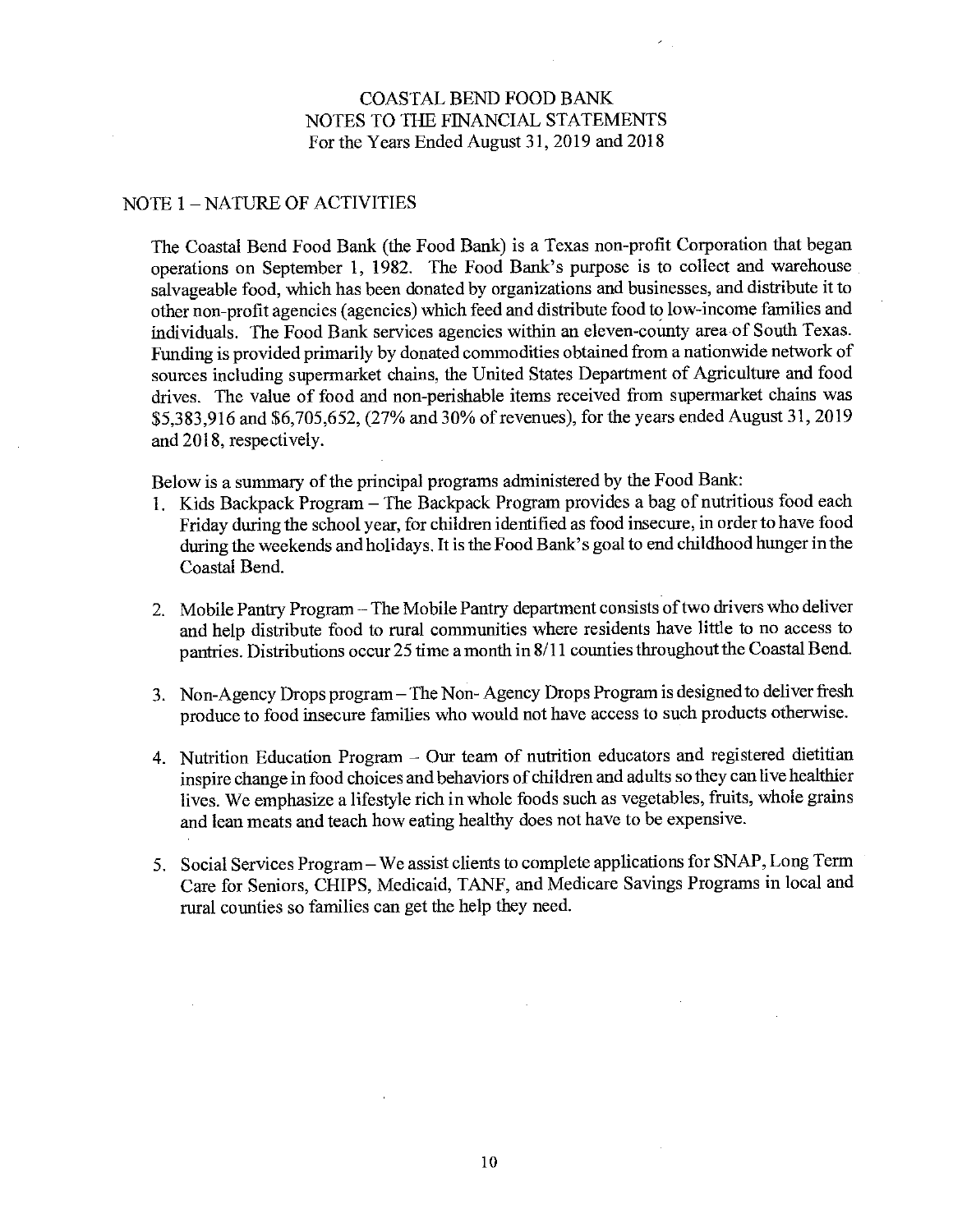# NOTE I - NATURE OF ACTIVITIES (Continued)

- 6. Diabetes Education Program —Diabetes staff work directly with people who have diabetes or may have pre-diabetes by teaching better eating habits and ways to control sugar levels. Classes are well attended and consist of day and night classes.
	- Diabetes Hands On An 8-week American Diabetes self-management program empowering people with diabetes and pre-diabetes to take control of their health. Both morning and evening classes are offered.
	- Diabetes Pantry Program Offered to people with diabetes who are also living with food insecurity. Healthy shelf stable items, lean protein and diary, fresh produce along with diabetes education classes are provided.

# NOTE 2— SUMMARY OF SIGNIFICANT ACCOUNTING POLICIES

#### Basis of Presentation

The Food Bank prepares its financial statements under the accrual basis of accounting in accordance with generally accepted accounting principles in the United States of America.

The Food Bank is required to report information regarding its financial position and activities according to two classes of net assets: net assets without donor restrictions and net assets with donor restrictions.

Net assets without donor restrictions: Net assets that are not subject to donor-imposed restrictions and may be expensed for any purpose in performing the primary objectives of the organization. These net assets may be used at the discretion of the Food Bank's management and the board of directors.

Net assets with donor restrictions: Net assets subject to stipulations imposed by donors, and grantors. Some donor restrictions are temporary in nature; those restrictions will be met by actions of the Food Bank or by the passage of time. Other donor iestrictions are perpetual in nature, where by the donor has stipulated the funds be maintained in perpetuity.

Donor restricted contributions are reported as increases in net assets with donor restrictions. When a restriction expires, net assets are reclassified from net assets with donor restrictions to net assets without donor restrictions in the statement of activities.

#### Estimates

The preparation of financial statements in conformity with generally accepted accounting principles in the United States of America requires management to make estimates and assumptions that affect certain reported amounts and disclosures in the financial statements. Accordingly, actual results could differ from those estimates.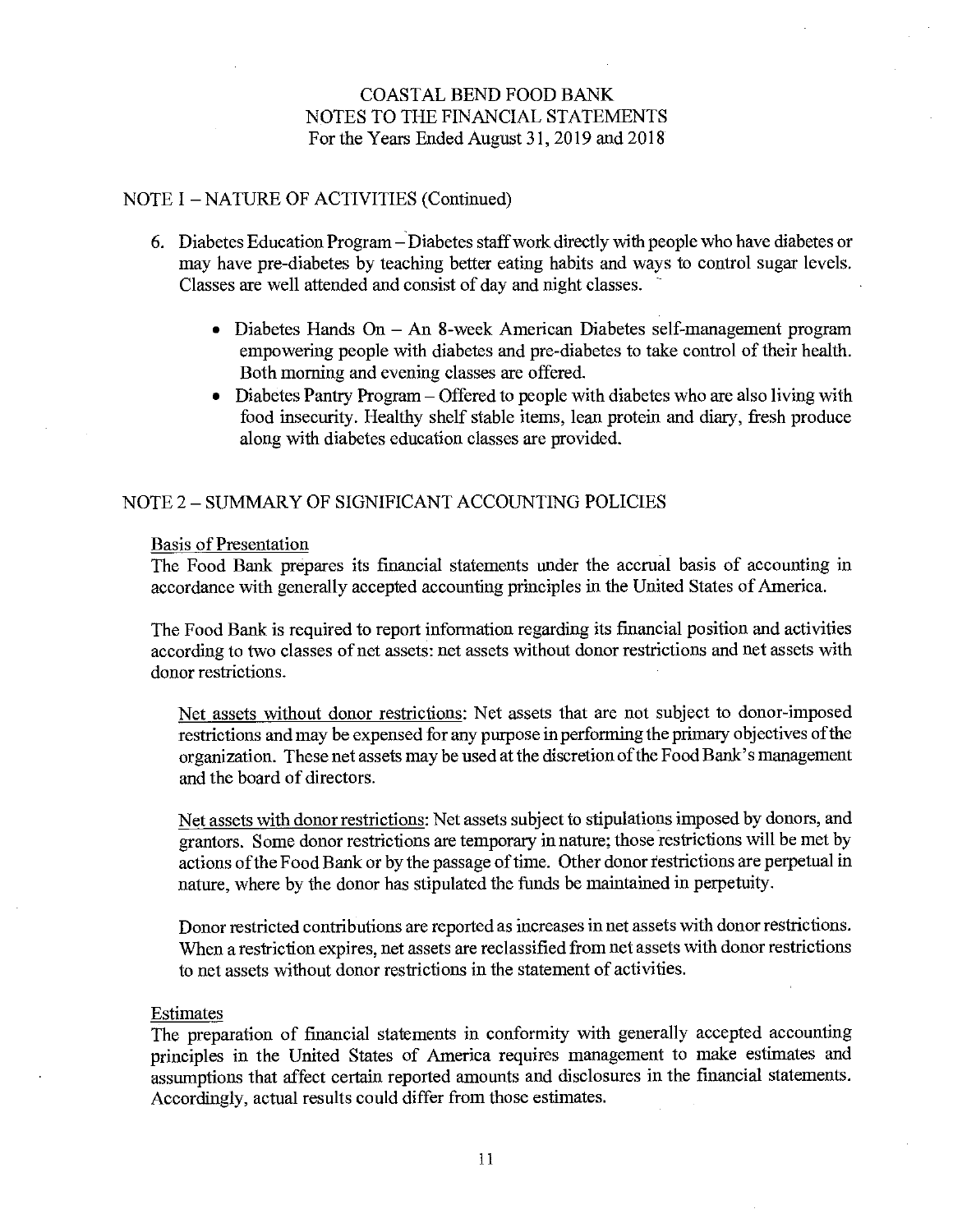# NOTE 2— SUMMARY OF SIGNIFICANT ACCOUNTING POLICIES (continued)

#### Cash and Cash Equivalents

For purposes of cash flows, the Food Bank considers investments available for current use with an initial maturity date of three months or less to be cash equivalents. The Food Bank maintains its cash in bank deposit accounts which, at times, may exceed the federally insured limits of up to \$250,000 under the Federal Deposit Insurance Corporation (FDIC). Management believes it is not exposed to any significant risk on cash accounts.

#### Shared Maintenance Fees

The Food Bank receives fees from participating agencies to assist in the costs of distributing food. These shared maintenance fees are based on predetermined rates from \$0.00 to \$0.18 per pound.

#### Accounts Receivable

Accounts receivable represent amounts due from agencies and others and are stated at the amount the Food Bank expects to collect for shared maintenance fees and grants from government agencies. Provision for losses on receivables is made when considered necessary to maintain an adequate allowance to cover bad debts. Receivables are charged against the allowance when the Food Bank determines that payments will not be received. Any subsequent receipts are credited to the allowance. As of August 31, 2019 and 2018, management estimates that no reserve for losses on receivables is required.

#### Investments

Investments in marketable securities with readily determinable fair values and all investments in debt securities are measured at fair value in the statements of financial position. Unrealized gains or losses are included in the change in net assets. Investment income and gains restricted by a donor are reported as an increase in unrestricted net assets if the restrictions are met (either by passage of time or by use) in the reporting period in which the income and gains are recognized.

#### Property and Equipment

Property and equipment are stated at cost, less accumulated depreciation. Gifts or contributions of property and equipment are recorded at the asset's fair market value at the time received. Depreciation is calculated using the straight-line method over useful lives of the assets, ranging from three to seven years for vehicles, office furniture and equipment, and fifteen to thirty-nine years for buildings and building improvements. Maintenance and repairs that do not increase the useful life of the asset are expensed as incurred while major additions and improvements that do increase the useful life of the asset are capitalized. When items are disposed of, the cost and accumulated depreciation are eliminated from the records of accounts and any gains or losses are reported in the change in net assets.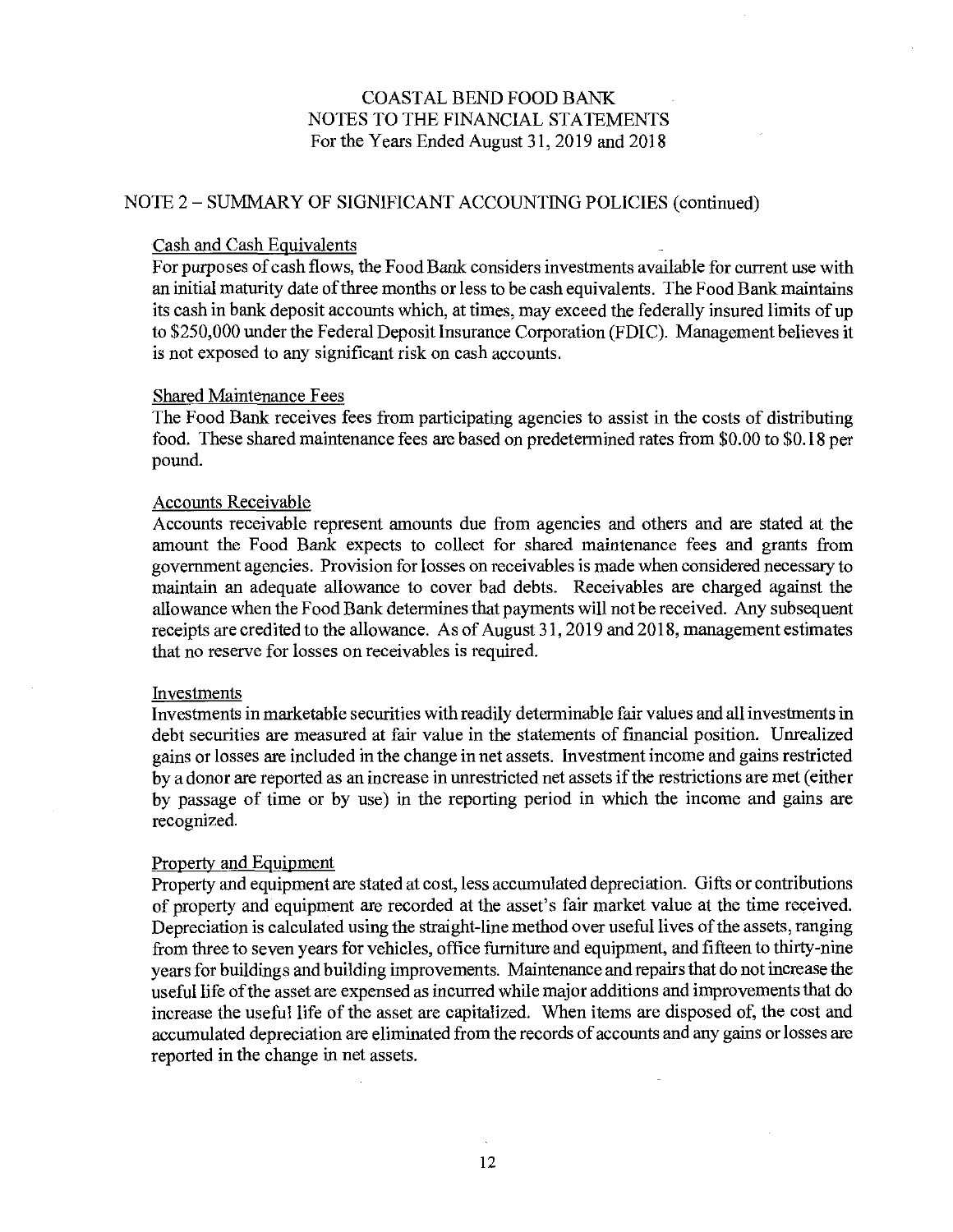# NOTE 2— SUMMARY OF SIGNIFICANT ACCOUNTING POLICIES (continued)

#### Inventory

Inventory is stated at the lower of cost or market determined by the first-in, first-out method. Inventory consists of donated food and non-food items, purchased food, and commodities received from the United States Department of Agriculture (USDA). Donated food and nonfood items were valued at \$1.57 and \$1.73 per pound for the years ended August 31, 2019 and 2018, respectively. This valuation is based on cost studies conducted for America's Second Harvest. Purchased food is valued at the latest purchase price. USDA commodities are valued based on published USDA fair market values. USDA commodities and FEMA purchased inventory amounts as of August 31, 2019 and 2018 are restricted to distribution programs serving low-income families and individuals. Therefore, the value of these ending inventories is reflected as a temporarily restricted asset in the statement of financial position. Accordingly, the distribution of these commodities is reflected in the statement of activities as assets released from restriction.

#### Contributions and Contributed Services

Contributions received are recorded as income support without donor restrictions or as income support with donor restrictions depending on the existence and nature of any donor restrictions. The Food Bank receives a significant amount of donated services from unpaid volunteers who assist in the warehouse. However, the value of these services has not been recognized in the statement of activities since they do not meet the criteria for recognition as contributed services. The Food Bank received 27,768 hours of services from 6,048 volunteers for the year ending August 31, 2019. The Food Bank received 27,272 hours of services from 4,720 volunteers for the year ending August 31, 2018.

#### Functional Allocation of Expenses

The cost of providing the various programs and other activities has been summarized on a functional basis in the statement of activities and the statement of functional expenses. Accordingly, certain costs have been allocated among the programs and supporting services benefited. Such allocations are determined by management on an equitable basis.

The expenses that are allocated include the following:

| Expense                 | Method of Allocation |
|-------------------------|----------------------|
| Grants                  | Time and effort      |
| Salaries and benefits   | Time and effort      |
| Repairs and maintenance | Time and effort      |
| Education and training  | Time and effort      |
| Occupancy               | Time and effort      |
| Professional services   | Full-time equivalent |
| Travel                  | Time and effort      |
| Depreciation            | Square footage       |
| Other                   | Time and effort      |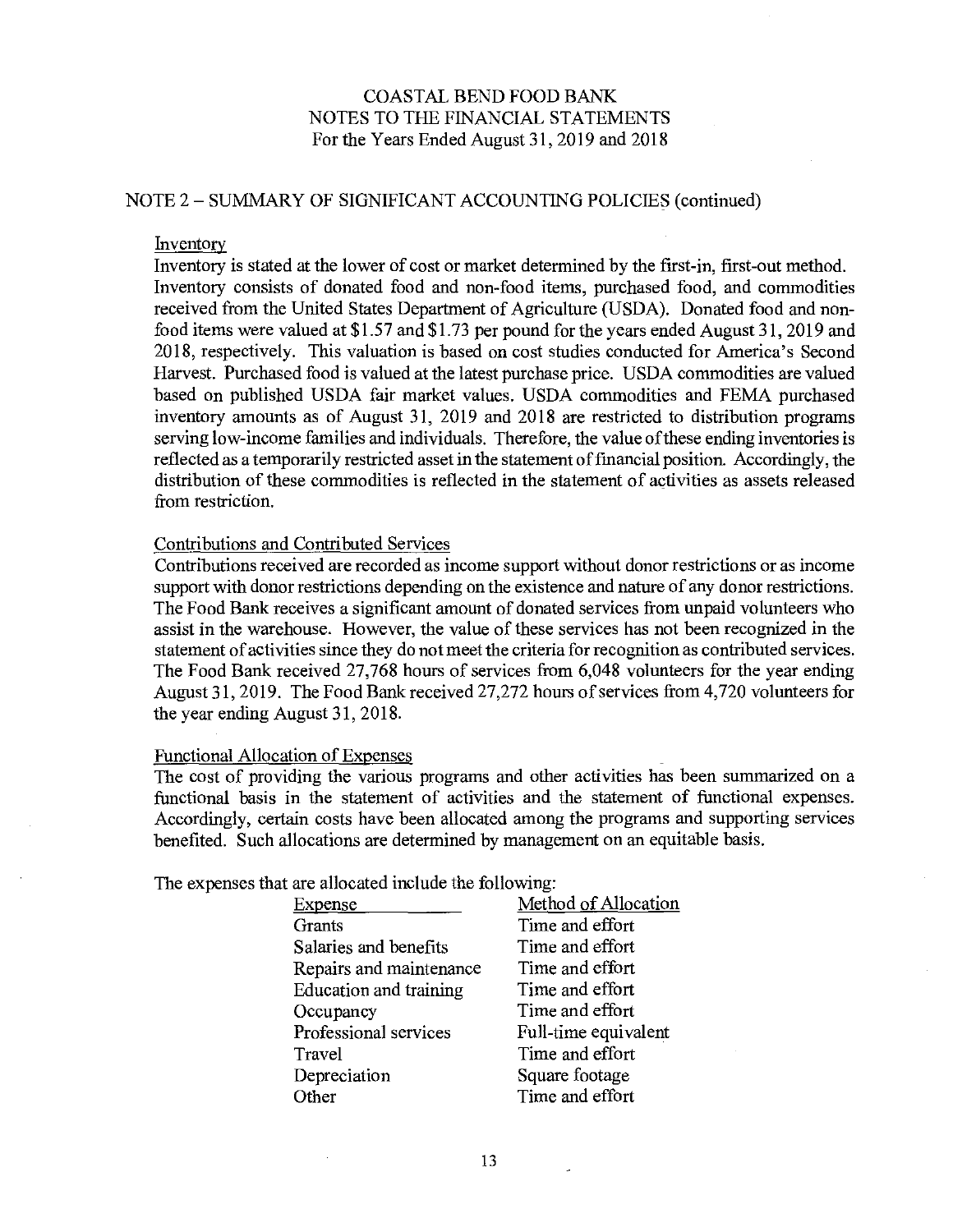# NOTE 2— SUMMARY OF SIGNIFICANT ACCOUNTING POLICIES (continued)

# Donated Property and Equipment

Donations of property and equipment are recorded as contributions at their estimated fair value at the date of donation. Such donations are reported as increases in net assets without donor restrictions unless the donor has restricted the donated asset to a specific purpose. Assets donated with explicit restrictions regarding their use and contributions of cash that must be used to acquire property and equipment are reported as restricted contributions. Absent donor stipulations regarding how long those donated assets must be maintained, the Food Bank reports expirations of donor restrictions when the donated or acquired assets are placed in service. The Food Bank reclassifies net assets with donor restrictions to net assets without donor restrictions at that time.

#### Advertising Costs

Advertising is used to promote the Food Bank and is expensed in the period incurred. No amounts were donated for the years ended August 31, 2019 and 2018.

# Income Tax Status

The Food Bank is a not-for-profit organization that is exempt from federal income taxes pursuant to Section *501(c)(3)* of the Internal Revenue Code and classified by the Internal Revenue Code as a private foundation. Accordingly, no provision for income taxes had been made in the accompanying statements. The Food Bank's Form 990, Return of Organization Exempt from Income Tax, for the years ending August 31, 2016, 2017, and 2018 are subject to examination by the IRS, generally for three years after they were filed.

#### Recent Pronouncements

In February 2016, the FASB issued ASU 2016-02, *Leases (Topic* 842). The guidance in this ASU supersedes the leasing guidance in Topic 840, *Leases.* Under the new guidance, lessees are required to recognize lease assets and lease liabilities on the balance sheet for all leases with terms longer than 12 months. Leases will be classified as either finance or operating, with classification affecting the pattern of expense recognition in the income statement. The new standard is effective for fiscal years beginning after December 15, 2019, including interim periods within those financial years. The Food Bank is currently evaluating the impact of the pending adoption of the new standard on the financial statements.

In November 2016, the FASB issued ASU 2016-18, *Statement of Cash Flows (Topic* 230): *Restricted Cash (a consensus of the FASB Emerging Issues Task Force),* which provides guidance on the presentation of restricted cash or restricted cash equivalents in the statement of cash flows. The new standard is effective for fiscal years beginning after December *15,* 2018, including interim periods within financial year. ASU 2016-18 must be applied using a retrospective transition method with early adoption permitted. The adoption of ASU 2016-18 is not expected to have a material impact on the financial statements.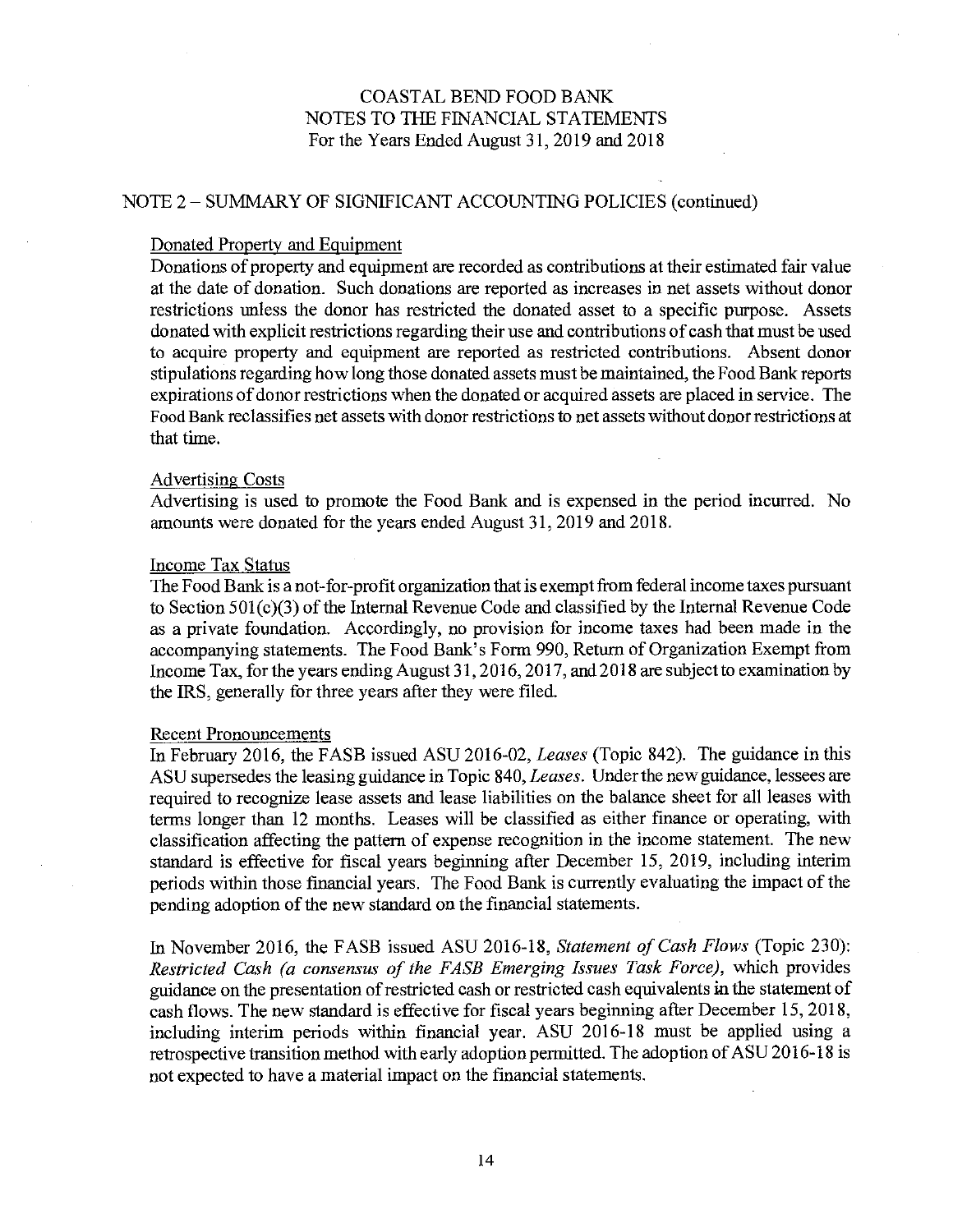# NOTE 2— SUMMARY OF SIGNIFICANT ACCOUNTING POLICIES (continued)

#### New Accounting Standard Adopted

In 2018, the Food Bank adopted FASB ASU No. 2016-14, *Not-for-Profit Entities (Topic 958): Presentation ofFinancial Statements ofNot-for-Profit Entities. ASU* No. 2016-14 addresses the complexity and understandability of net asset classification, deficiencies in information about liquidity and availability of resources, and the lack of consistency in the type of information provided about expenses and investment return. The Food Bank has adjusted the presentation of these financial statements accordingly. ASU No 2016-14 has been applied retrospectively to all periods presented.

The new standard changes the following aspects of the Food Bank's financial statements:

- . The unrestricted net asset class has been renamed Net Assets Without Donor Restrictions
- . The financial statements include a disclosure about availability and liquidity of resources (Note *5);*

*As* a result of the adoption of ASU No. 2016-04, the net assets of the Food Bank as of September 1, 2018 were reclassified as follows:

|                                                                   | After Adoption<br>of ASU<br>No. 2016-14 |           |    | As Originally<br>Presented |  |  |
|-------------------------------------------------------------------|-----------------------------------------|-----------|----|----------------------------|--|--|
| Net assets without donor restrictions<br>Net assets, unrestricted | S                                       | 6,034,821 | \$ | $-1$<br>6,034,821          |  |  |

# NOTE 3— CONTINGENCIES

Financial awards from federal, state, and local governmental entities in the form of grants are subject to special audit. Such audits could result in claims against the Food Bank for disallowed costs or noncompliance with grantor restrictions. No provision has been made for any liabilities that may arise from such audits since the amounts, if any, cannot be determined at this date. The Food Bank expects such amounts, if any, to be immaterial.

# NOTE 4— EVALUATION OF SUBSEQUENT EVENTS

Management of the Food Bank has evaluated subsequent events for disclosure through January 31, 2020, the date the financial statements were available to be issued. As a result of this evaluation, no events were identified that are required to be disclosed or would have a material impact on reported net assets or changes in net assets.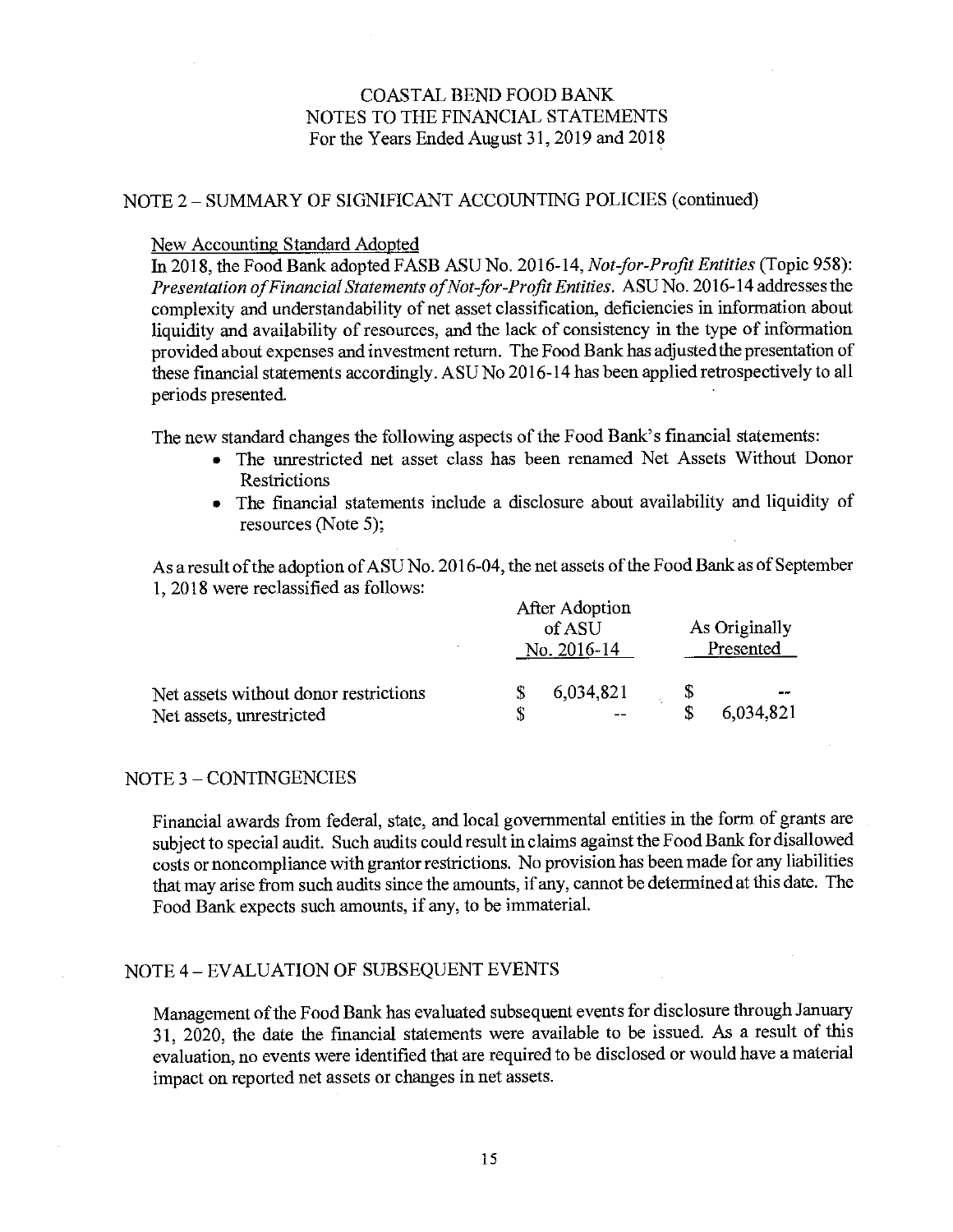# NOTE 5—AVAILABILITY AND LIQUIDITY

The following represents the Food Bank's financial assets available for general expenditures within one year at August 31, 2019 and 2018. Financial assets are considered unavailable when illiquid or not convertible to cash within one year.

|                                                                                                                                                                            | 2019             | 2018          |
|----------------------------------------------------------------------------------------------------------------------------------------------------------------------------|------------------|---------------|
| Financial assets at year-end:                                                                                                                                              |                  |               |
| Cash and cash equivalents                                                                                                                                                  | \$<br>380,308    | \$<br>211,984 |
| Investments                                                                                                                                                                | 4,073,526        | 4,071,649     |
| Accounts receivable                                                                                                                                                        | 124,571          | 118,691       |
| Total financial assets                                                                                                                                                     | 4,578,405        | 4,402,324     |
| Less amounts not available to be used within one year:<br>Net assets with donor restrictions<br>Less net assets with purpose restrictions to be<br>met in less than a year | (2,297,658)      | (1,744,089)   |
| Financial assets available to meet general expenditures<br>over the next twelve months                                                                                     | 2,280,7 <u>4</u> | 2,658.2       |

As part of the Food Bank's liquidity management, it has a policy to structure its financial assets to be available as its general expenditures, liabilities, and other obligations come due.

# NOTE *6—* INVESTMENTS

Investments consisted of the following as of August 31:

|                                            | Cost            | Unrealized<br>Gains | Unrealized<br>Losses | Fair<br>Value    |
|--------------------------------------------|-----------------|---------------------|----------------------|------------------|
| August 31, 2019<br>Certificates of Deposit | $$966,503$ \$   | $-$ \$              |                      | 966,503<br>-- \$ |
| <b>Mutual Funds</b>                        | 2,938,875       | 165,505             |                      | 3,104,380        |
| Common Stock                               | 2,643           |                     |                      | 2,643            |
|                                            | \$3,908,021     | $$165,505$ \$       |                      | \$4.073,526      |
| August 31, 2018                            |                 |                     |                      |                  |
| Certificates of Deposit                    | $$2,667,389$ \$ | -- \$               |                      | $-$ \$ 2,667,389 |
| <b>Mutual Funds</b>                        | 1,260,370       | 141,247             |                      | 1,401,617        |
| Common Stock                               | 2,643           |                     |                      | 2,643            |
|                                            | \$3,930,402     | 41.247              |                      | \$4,071,649      |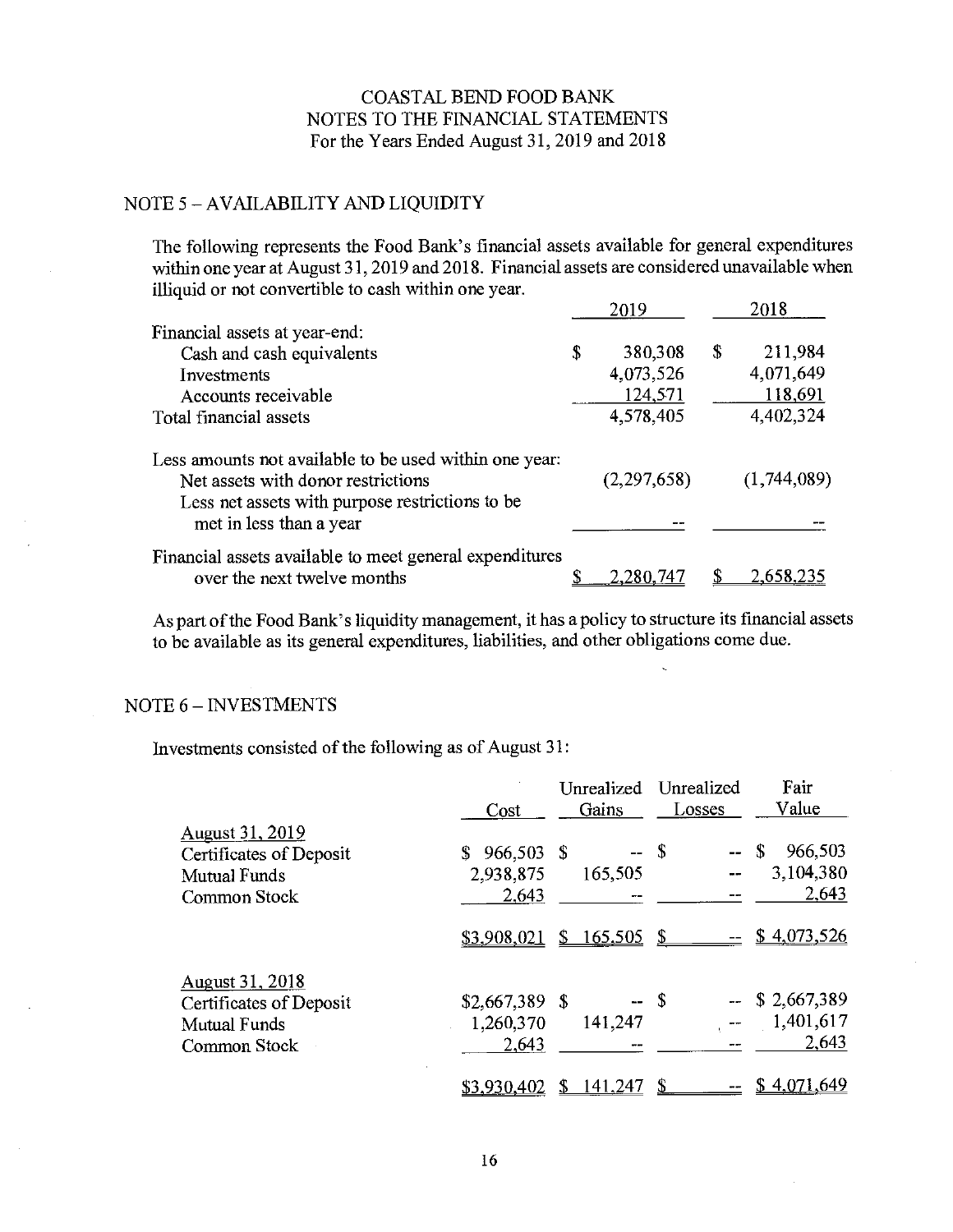#### NOTE 6— INVESTMENTS (continued)

Net interest and dividend income for the years ending August 31, 2019 and 2018 were \$109,347 and \$71,922, respectively. Net unrealized gains of \$24,258 and unrealized gains of \$7,604 were recorded on the books of the Food Bank for the years ended August 31, 2019 and 2018, respectively. Net realized gains of \$3,481 and \$21,968 for the years ended August 31, 2019 and 2018, respectively. Total investment return was \$136,986 and \$101,494 for the years ended August 31, 2019 and 2018, respectively.

#### NOTE 7—INVENTORY

The majority of food distributed by the Food Bank is received by contributions from the general public and from the U. S. Department of Agriculture (USDA). The estimated value of these contributions is recognized in the financial statements as contribution revenue and food and other supplies or program expenses if distributed during the year. The pounds collected are recorded by the Food Bank staff at the time of receipt based on actual weight. The total value of contributed food for the years ended August 31, 2019 and 2018 is as follows:

|                           |         | 2019        | 2018    |                |  |
|---------------------------|---------|-------------|---------|----------------|--|
|                           | Pounds  | Dollars     | Pounds  | <b>Dollars</b> |  |
| Donated inventory:        |         |             |         |                |  |
| Donated inventory         | 191,177 | \$300,148   | 68,508  | 118,520        |  |
| <b>USDA</b> commodities   | 525,102 | 824,410     | 246,567 | 426,561        |  |
| Produce inventory         |         |             |         |                |  |
|                           | 716,279 | \$1,124,558 | 315,075 | <u>545,081</u> |  |
| Purchased food inventory: |         |             |         |                |  |
| Purchased inventory       | 50,499  | 30.931      | 15,018  | 21,832         |  |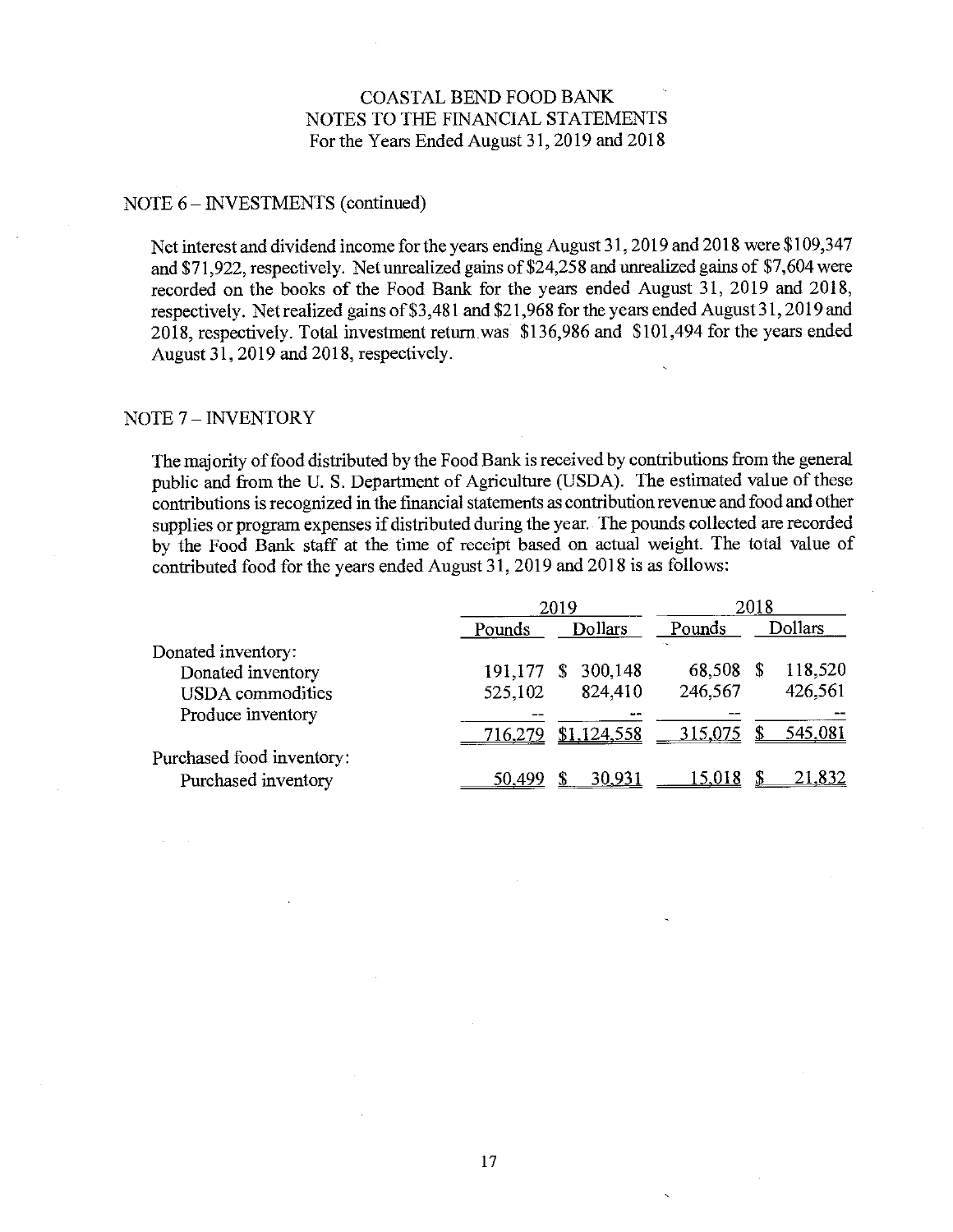# NOTE 8— PROPERTY AND EQUIPMENT

Property and equipment consisted of the following as of August 31:

|                                     | 2019            | 2018            |
|-------------------------------------|-----------------|-----------------|
| Building and improvements           | 1,247,472<br>\$ | 1,372,903<br>\$ |
| Vehicles                            | 1,088,800       | 961,262         |
| Warehouse and freezer               | 605,632         | 605,632         |
| Furniture and equipment             | 393,989         | 439,239         |
| Construction in progress - building | 9,000           | 9,000           |
| Land                                | 461,422         | 461,422         |
|                                     | 3,806,315       | 3,849,458       |
| Less: Accumulated depreciation      | (1,867,334)     | (1, 957, 872)   |
| Property and equipment, net         | 1.938.981       | 1,891,586       |

Depreciation expense for the years ended August 31, 2019 and 2018 totaled \$191,439 and \$153,902, respectively.

# NOTE 9—NET ASSETS WITH DONOR RESTRICTIONS

Net assets with donor restrictions as of December 31 were available for the following purposes:

| Specific Purpose                         | 2019             | 2018          |
|------------------------------------------|------------------|---------------|
| USDA commodities for distribution        | 824,409<br>\$    | \$<br>426,561 |
| Disaster relief                          | 1,006,705        | 1,002,366     |
| Kid's Backpack program                   | 135,533          | 54.014        |
| Agencies                                 | 116,200          | 29,400        |
| Asset purchases                          | 41,241           |               |
| Kid's Table program                      | 24,876           | 42,696        |
| Operation training                       | 12.694           | 12,694        |
| FEMA cash                                |                  | 507           |
| Kid's Café program                       |                  | 39,851        |
| Total net assets with donor restrictions | <u>2,161,658</u> | 1,608,089     |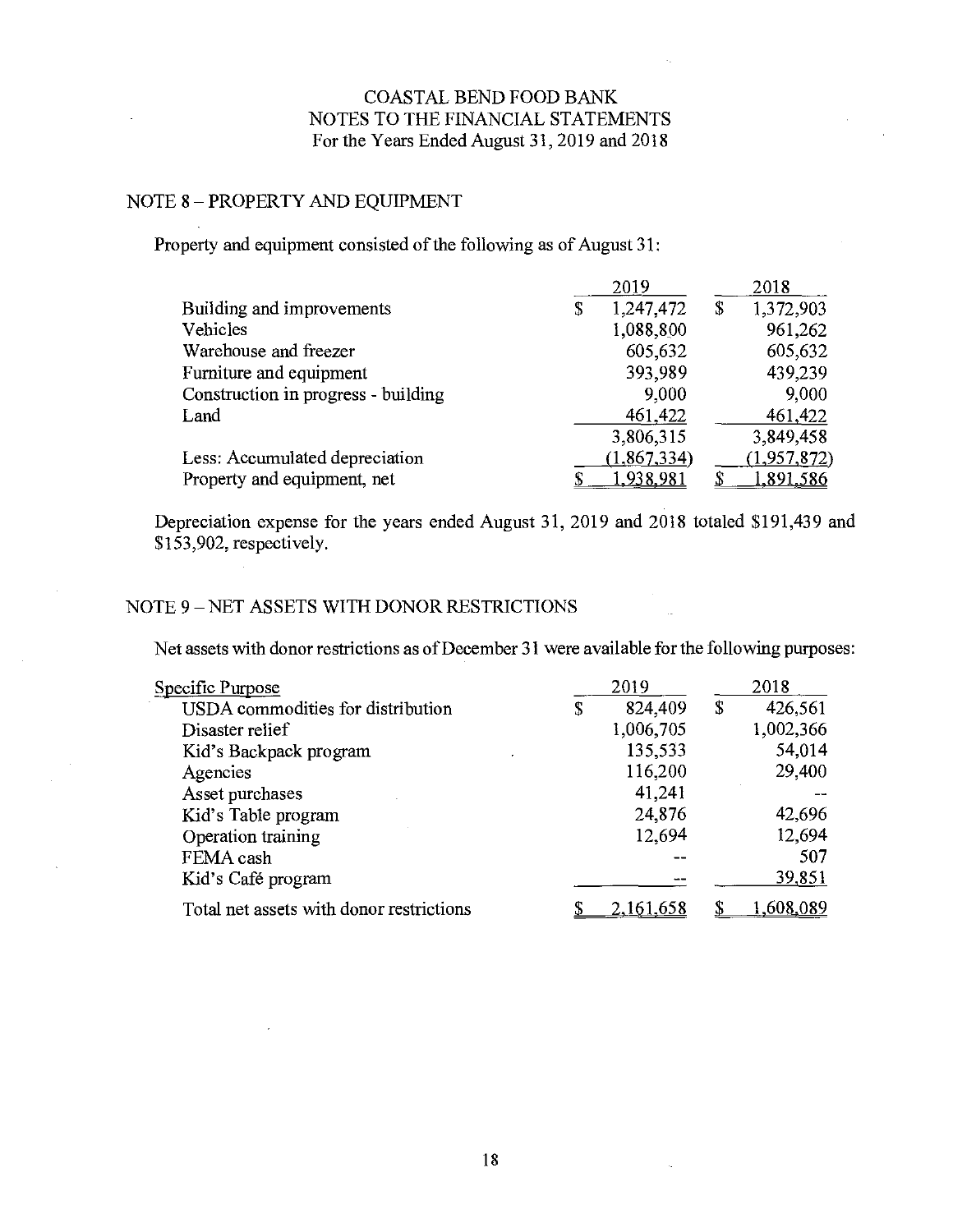# NOTE 9—NET ASSETS WITH DONOR RESTRICTIONS (continued)

Net assets were released from donor restrictions by incurring expenses satisfying the purpose or time restrictions specified by donors as follows:

|                                            | 2019             | 2018            |
|--------------------------------------------|------------------|-----------------|
| <b>Specific Purpose</b>                    |                  |                 |
| USDA commodities distributions             | \$<br>5,135,490  | \$<br>2,728,801 |
| Disaster relief                            | 497,766          | 894,140         |
| Agencies                                   | 163,200          |                 |
| Asset purchases                            | 128,284          | 78,416          |
| Food, freight and storage                  | 70,000           | 65,000          |
| Neighborhood diabetes program              | 37,500           | 92,931          |
| Kid's Table program                        | 17,820           |                 |
| <b>Backpack</b> programs                   | 13,332           | 986             |
| FEMA commodities                           | 13,007           | 30,811          |
| Kid's Café program expenses                | 11,171           | 11,208          |
| Total net assets released from restriction | <u>6,087,570</u> | 3,902,2         |

# NOTE 10— CONCENTRATIONS

The Food Bank receives a large portion of its food supplies from the U.S. Department of Agriculture via the Emergency Food Assistance Programs. For the years ending August 31, 2019 and 2018, these commodities comprised approximately 36% and *25%,* respectively, of the total value of all donated food received.

A grant to reimburse administrative costs with the U.S. Department of Agriculture provided approximately 32% and 17% of the assistance necessary to fund the administrative operations of the Food Bank for the years ending August 31, 2019 and 2018, respectively.

#### NOTE 11 - OPERATING LEASES

The Food Bank has non-cancelable operating leases, primarily for use of copier and postage equipment. Those leases generally contain renewal options for various periods and require the Food Bank to pay costs such as taxes, maintenance, and insurance. Total lease expense for 2019 and 2018 was approximately \$5,580. Future estimated minimum lease payments under operating leases that have remaining terms in excess of one year as of August 31, 2019, are:

| Year  |    | Amount |
|-------|----|--------|
| 2020  | S  | 5,580  |
| 2021  |    | 4,563  |
| Total | Z. | 10,143 |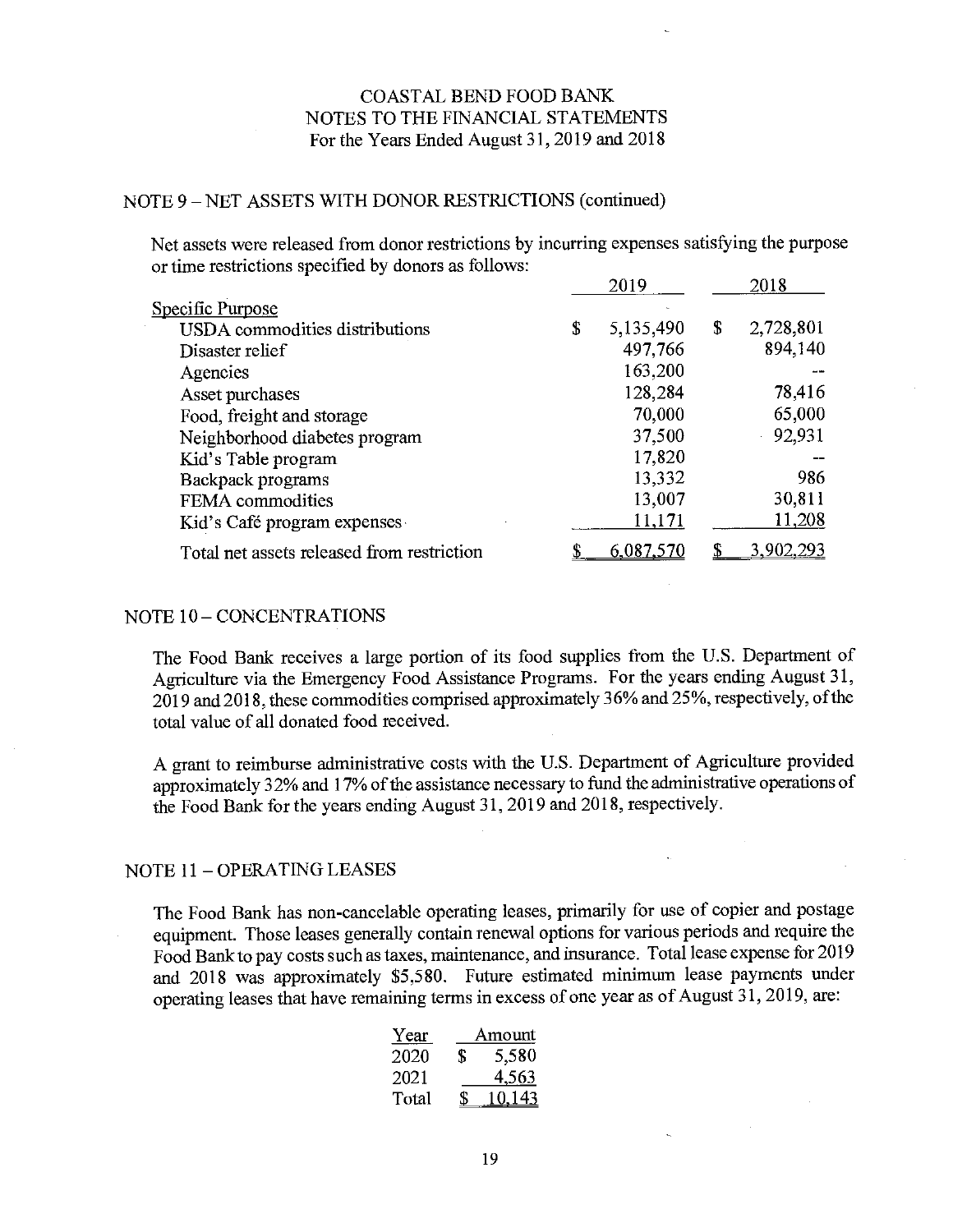# NOTE 12— BENEFICIAL INTERESTS IN ASSETS HELD BY THE COASTAL BEND BEND COMMUNITY FOUNDATION

The Food Bank entered into an Agency Endowment Agreement (Agreement) with the Coastal Bend Community Foundation (the Foundation) to establish an Endowment Fund (Fund) effective October 26, 1999. Under this agreement, the Fund shall be used solely for the charitable and educational purpose of the Food Bank and its programs. Net income of the Fund shall be distributed only at the Food Bank's request to the Food Bank or its designee. Distributions in excess of the net income of the Fund shall be made only to the Food Bank or its designee in any year as recommended in writing by a majority of the Food Bank's trustees and approval by the Foundation. The entire balance may be withdrawn over a three-month period. However, \$136,000 of the Fund is permanently restricted and is to be held by the Food Bank indefinitely. As required by generally accepted accounting principles, net assets associated with endowment hinds are classified and reported based on the existence or absence of donorimposed restrictions. No contributions or distributions were made from the Fund for the years ended August 31, 2019 and 2018.

The Food Bank has interpreted the State Prudent Management of Institutional Funds Act (SPMIFA) as requiring the preservation of the fair value of the original gift as of the gift date of donor restricted endowment funds absent explicit donor stipulations to the contrary. As a result of this interpretation the Food Bank classifies this as donor restricted (1) the original value of gifts donated to the permanent endowment, (2) the original value of subsequent gifts to the permanent endowment, and (3) accumulations to the permanent endowment made in accordance with the direction of the applicable donor gift instrument at the time the accumulation is added to the fund. In accordance with SPMIFA, the Food Bank considers the following factors in making a determination to appropriate or accumulate donor restricted endowment funds: (1) the duration and preservation of the various funds, (2) the purposes of the donor restricted endowment funds, (3) general economic conditions, (4) the possible effect of inflation and deflation, (5) the expected total return from income and the appreciation of investments, (6) other resources of the Food Bank and (7) the Food Bank's investment policies. The Food Bank has adopted investment and spending policies for endowment assets that attempt to subject the fund to charitable and educational purposes of the Food Bank and its programs. The Food Bank may expend the endowment fund's investment income for charitable and educational services as needed. This is consistent with the Food Bank's objectives to collect salvageable food and distribute it to other non-profit agencies (agencies) which feed and distribute food to low-income families and individuals.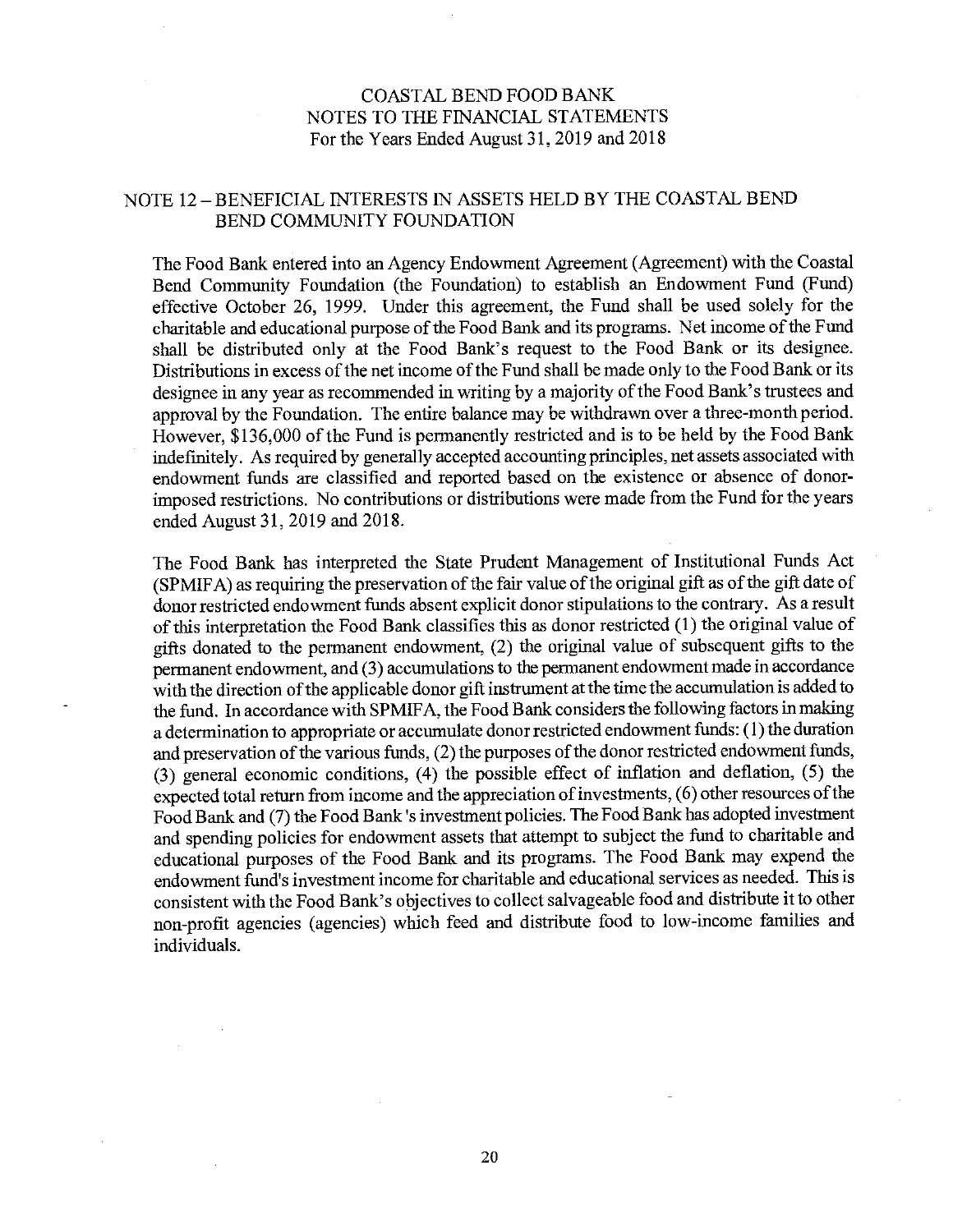# NOTE 13 - RETIREMENT PLAN

The Food Bank adopted a retirement plan (Plan) effective March 28, 2008 for all employees of the organization. Benefits depend solely on amounts contributed to the Plan plus investment earnings. Under the terms of the Plan, the Food Bank matches employee contributions to the Plan, up to *5%* of the employee's salary. All employees who earn at least \$5,000 in compensation and are employed by the Food Bank for more than six months are eligible to participate. Employees are 100% vested as of the enrollment date. Total contributions by the Food Bank to the Plan were \$21,376 and \$26,959 for the years ending August 31, 2019 and 2018, respectively.

# NOTE 14— FAIR VALUE MEASUREMENTS

Generally accepted accounting principles require that certain assets and liabilities be reported at fair value and establish a hierarchy that prioritizes inputs used to measure fair value. Fair value is the price that would be received to sell an asset or paid to transfer a liability in an orderly transaction between market participants at the measurement date.

The three levels of the fair value hierarchy are as follows:

- Level 1 —Inputs are unadjusted quoted prices in active markets for identical assets or liabilities that the reporting entity has the ability to access at the reporting date.
- Level  $2$  Inputs are other than quoted prices included in Level 1, which are either directly observable or can be derived from or corroborated by observable market data at the reporting date.
- Level  $3$  Inputs are not observable and are based on the reporting entity's assumptions about the inputs market participants would use in pricing the asset or at the reporting date.<br>Level 3 – Inputs are not observable and are based on the assumptions about the inputs market participants would use i<br>liability.

The fair value measurements and levels within the fair value hierarchy of those measurements for assets and liabilities reported at fair value on a recurring basis at August 31, 2019 and 2018 are as follows: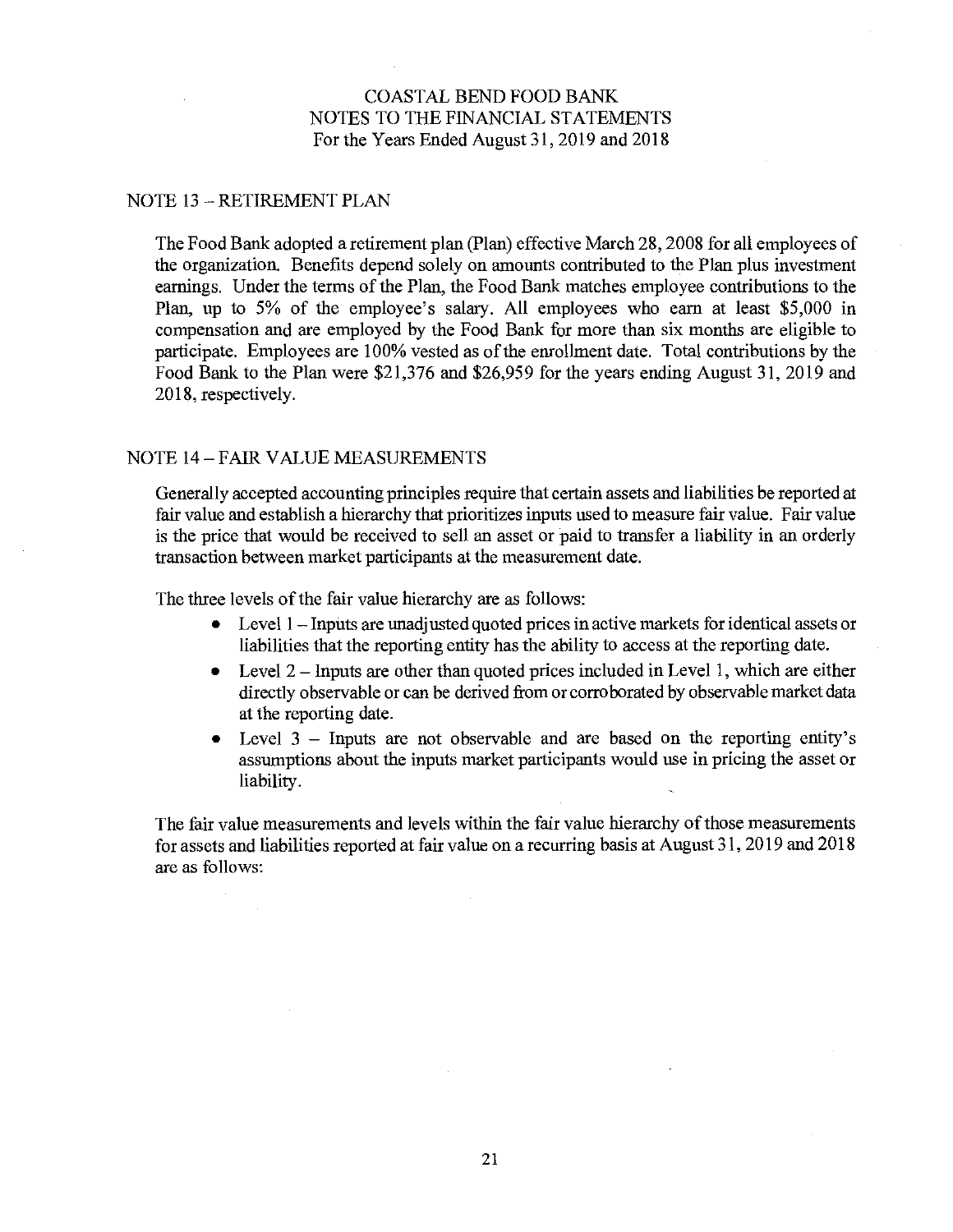# NOTE 14 - FAIR VALUE MEASUREMENTS (continued)

|                                                           | Fair Value Measurements at Reporting Date Using |                 |             |              |  |
|-----------------------------------------------------------|-------------------------------------------------|-----------------|-------------|--------------|--|
|                                                           |                                                 | Quoted Prices   |             |              |  |
|                                                           |                                                 | In Active       |             |              |  |
|                                                           |                                                 | Markets for     | Significant |              |  |
|                                                           |                                                 | Identical       | Other       | Significant  |  |
|                                                           |                                                 | Assets/         | Observable  | Unobservable |  |
|                                                           | Fair                                            | Liabilities     | Inputs      | Inputs       |  |
|                                                           | Value                                           | (Level 1)       | (Level 2)   | (Level 3)    |  |
| August 31, 2019                                           |                                                 |                 |             |              |  |
| Certificates of Deposit                                   | \$<br>966,503                                   | S.<br>966,503   | \$          | \$           |  |
| Mutual funds                                              | 3,104,380                                       | 3,104,380       |             |              |  |
| Common Stock                                              | 2,643                                           | 2,643           |             |              |  |
| Beneficial interest in assets                             |                                                 |                 |             |              |  |
| held by the Coastal Bend                                  |                                                 |                 |             |              |  |
| <b>Community Foundation</b>                               | 965,941                                         | 965,941         |             |              |  |
| Total                                                     | 5,039,467                                       | 5,039,467<br>S  |             |              |  |
| August 31, 2018                                           |                                                 |                 |             |              |  |
| Certificates of Deposit                                   | 2,667,389<br>\$.                                | 2,667,389<br>\$ | \$          | \$           |  |
| Mutual funds                                              | 1,401,617                                       | 1,401,617       |             |              |  |
| Common Stock                                              | 2,643                                           | 2,643           |             |              |  |
| Beneficial interest in assets<br>held by the Coastal Bend |                                                 |                 |             |              |  |
| Community Foundation                                      | 952,380                                         | 952,380         |             |              |  |
| Total                                                     | 5,024,029<br>\$.                                | 5.024,029       |             |              |  |

Valuation methods used for assets measured at fair value on a recurring basis are as follows:

• Investments such as certificates of deposits and common stock are valued at the closing price reported on the active market on which the individual securities are traded.

• Beneficial interest in assets held by the Coastal Bend Community Foundation are held in fixed income securities which are valued at the closing price reported on the active market.

• Mutual funds are valued at the net asset value of shares held at year end. These valuation methods may produce a fair value that may not be indicative of net realizable value or reflective of future fair values.

Furthermore, while the Food Bank believes its valuation methods are appropriate, the use of different methods or assumptions could result in a different fair value measurement at the reporting date. The Food Bank recognizes transfers of assets into and out of levels as of the date an event or change in circumstances causes the transfer. There were no transfers between levels in the years ended August 31, 2019 and 2018.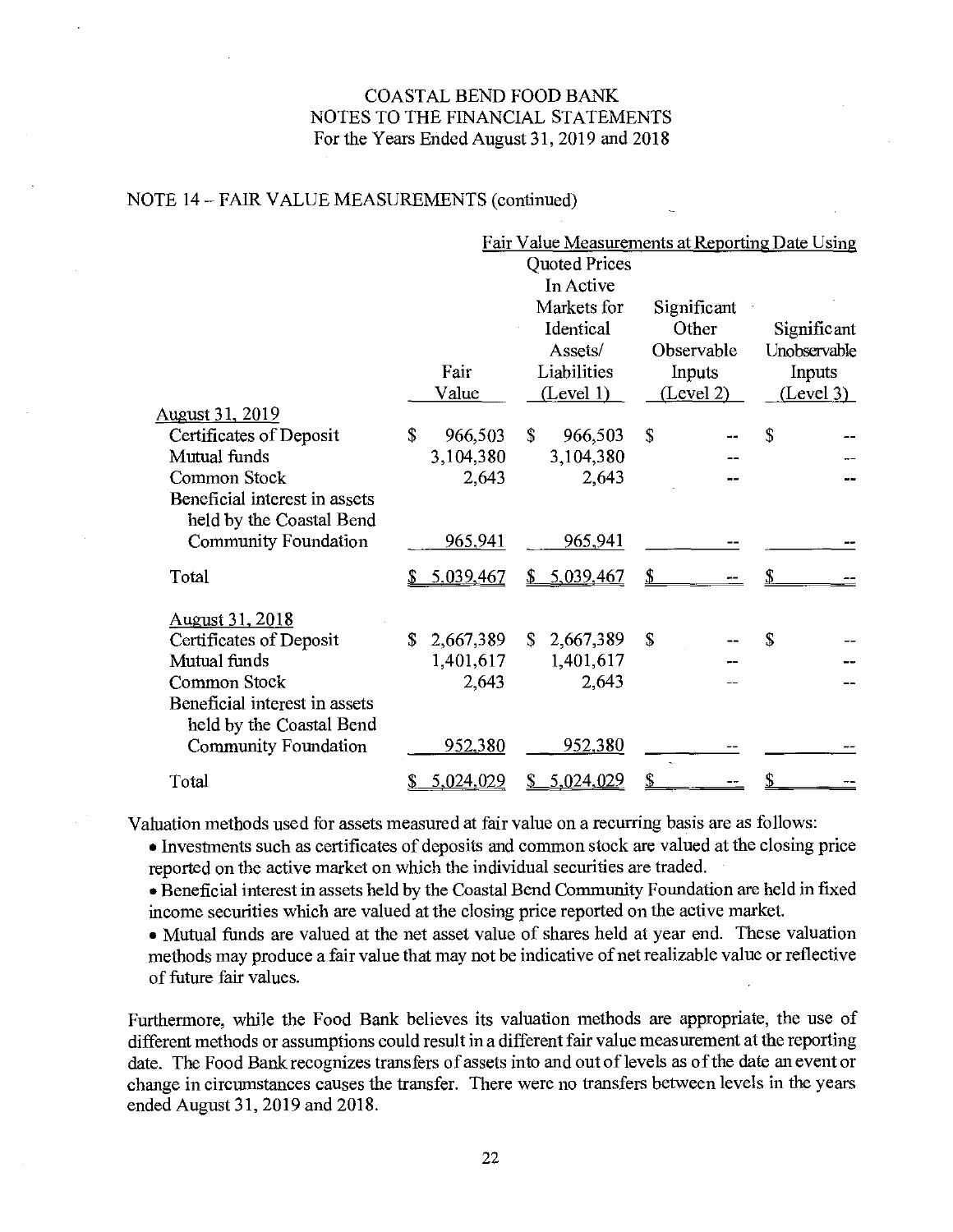#### COASTAL BEND FOOD BANK SCHEDULE OF EXPENDITURES OF FEDERAL AWARDS For the Year Ended August 31, 2019

 $\bar{z}$ 

| Federal Grantor/                                           | Federal     |                    |                        |                  |                      |
|------------------------------------------------------------|-------------|--------------------|------------------------|------------------|----------------------|
| Pass-Through Grantor/                                      | <b>CFDA</b> | Grant              |                        |                  | <b>Total Federal</b> |
| Program Title                                              | Number      | Pcriod             | <b>Contract Number</b> | Receipts         | Expenditures         |
| <b>U.S. Department of Agriculture</b>                      |             |                    |                        |                  |                      |
| Passed Through the                                         |             |                    |                        |                  |                      |
| Texas Health and Human Services Commission                 |             |                    |                        |                  |                      |
| The Food Distribution - Cluster                            |             |                    |                        |                  |                      |
| Texas Department of Agriculture                            |             |                    |                        |                  |                      |
| <b>Emergency Food Assistance Program</b>                   |             |                    |                        |                  |                      |
| (Food Commodities)                                         | 10.569      | 10/01/18 - 9/30/19 | 1787038K               | 5,533,338<br>\$. | 5,096,038<br>S.      |
| <b>Texas Department of Agriculture</b>                     |             |                    |                        |                  |                      |
| Emergency Food Assistance Program                          |             |                    |                        |                  |                      |
| (Administrative Costs)                                     | 10.568      | 10/01/18 - 9/30/19 | 1787038K               | 191,905          | 191,905              |
| Supplemental Nutrition Assistance                          |             |                    |                        |                  |                      |
| Program                                                    | 10.561      | 10/01/18 - 9/30/19 | 529-10-0011-00003E     | 169,086          | 169,086              |
| Passed Through the                                         |             |                    |                        |                  |                      |
| <b>Texas Food Bank Network:</b>                            |             |                    |                        |                  |                      |
| Food Stamp Outreach                                        | N/A         | 10/01/18 - 9/30/19 | 529-16-0002-00002      | 50,996           | 50,996               |
| <b>Total U.S. Department of Agriculture</b>                |             |                    |                        | 5,945,325        | 5,508,025            |
| U.S. Department of Homeland Security<br>Passed Through the |             |                    |                        |                  | Ł                    |
| United Way of America:                                     |             |                    |                        |                  |                      |
| Emergency Food and Shelter Program                         | 97.024      | 10/01/18 - 9/30/19 | LRO 828400-004         | 12,500           | 22,035               |
| <b>Total U.S. Department of Homeland Security</b>          |             |                    |                        | 12,500           | 22,035               |
| <b>Total Federal Awards</b>                                |             |                    |                        | \$5,957,825      | 5,530,060<br>S.      |

See accompanying Notes to Schedule of Expenditures of Federal Awards.

 $\bar{\bar{z}}$ 

 $\ddot{\phantom{a}}$ 

 $\mathcal{L}$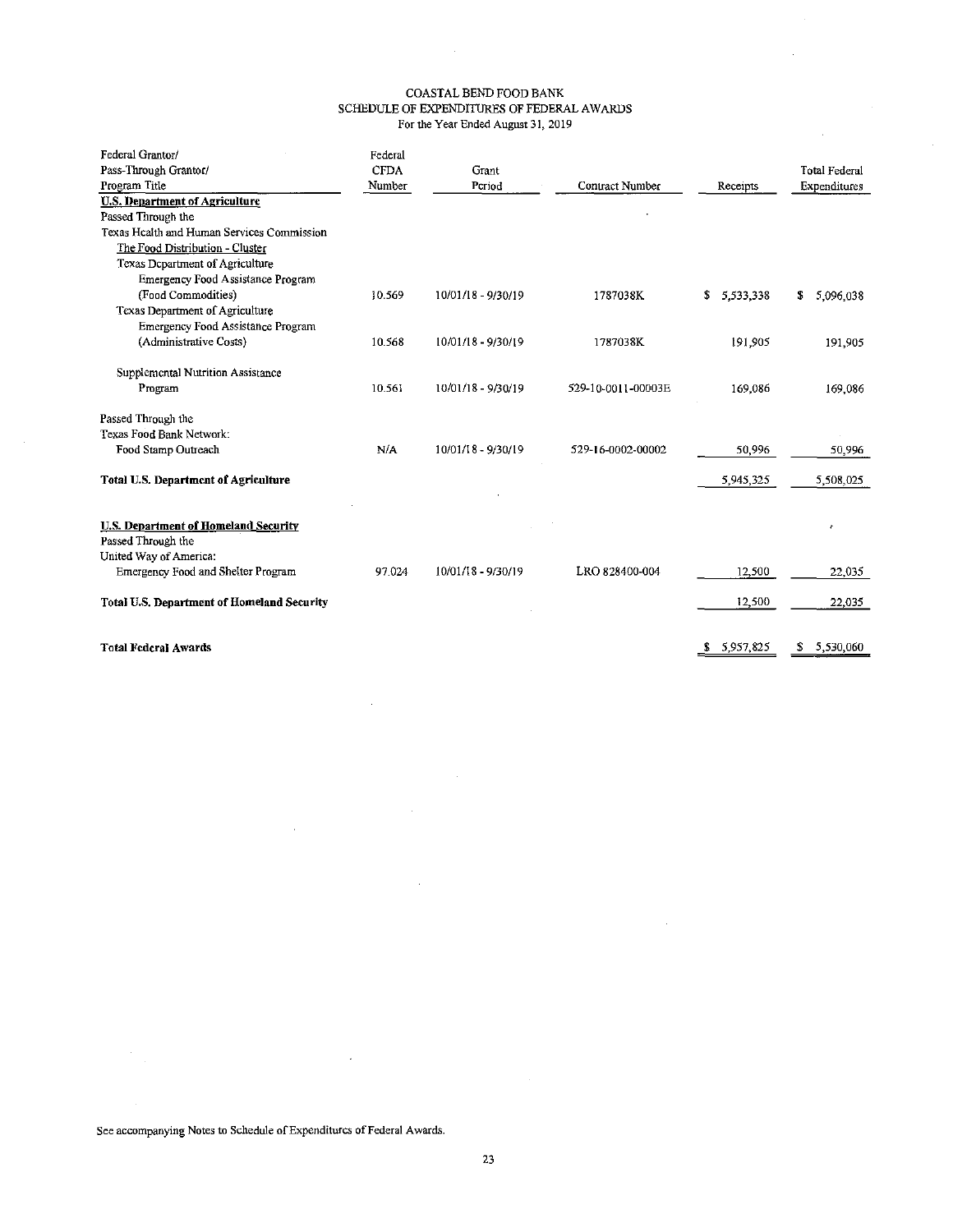# COASTAL BEND FOOD BANK NOTES TO SCHEDULE OF EXPENDITURES OF FEDERAL AWARDS For the Year Ended August 31, 2019

#### NOTE 1— BASIS OF PRESENTATION

The accompanying schedule of expenditures of federal awards (the Schedule) includes the federal grant activity of the Coastal Bend Food Bank (the Food Bank) under programs of the Federal government for the year ended August 31, 2019. The information in this schedule is presented in accordance with the requirements of Title 2 U.S. *Code ofFederal Regulations* Part 200, *Uniform Administration Requirements, Cost Principles, and Audit Requirements for Federal Awards* (Uniform Guidance). Because the Schedule presents only a selected portion of the operations of the Food Bank, it is not intended to and does not present the financial position, changes in net assets, or cash flows of the Food Bank. Therefore, some amounts presented in this Schedule may differ from amounts presented in, or used in the preparation of, the basic financial statements.

# NOTE 2— SUMMARY OF SIGNIFICANT ACCOUNTING POLICIES

Expenditures reported on the Schedule are reported on the accrual basis of accounting. Such expenditures are recognized following the cost principles contained in the Uniform Guidance, wherein certain types of expenditures are not allowable or are limited as to reimbursement. Pass-through entity indentifying numbers are presented where available.

# NOTE 3— INDIRECT COST RATE

The Food Bank has not elected to use the 10% de minimis indirect cost rate as allowed under the Uniform Guidance.

#### NOTE 4— FOOD DONATION

Non-monetary assistance is reported in the schedule at the fair market value of the commodities received and disbursed. As of August 31, 2019, the Food Bank had \$824,410 of USDA commodities in inventory.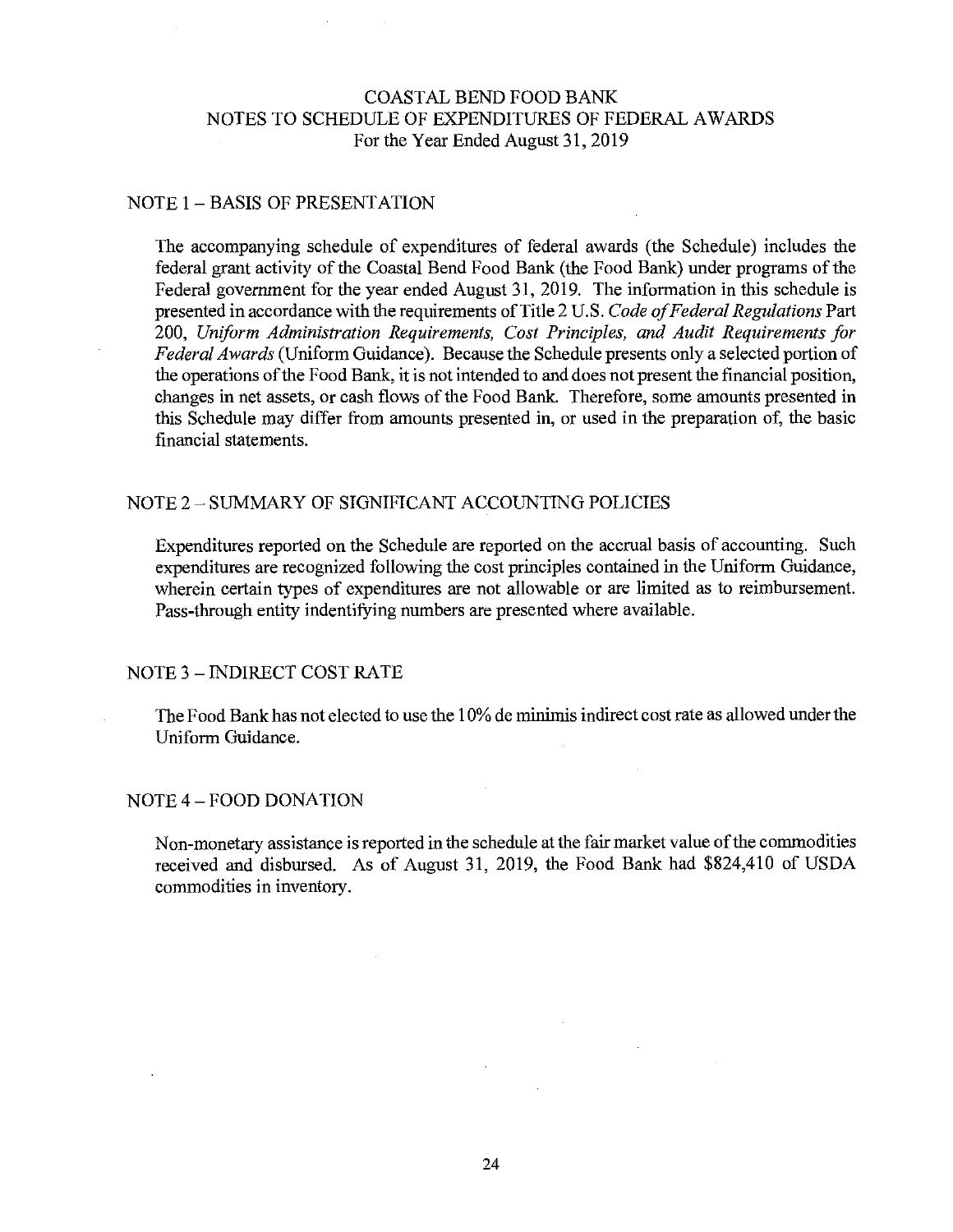# COASTAL BEND FOOD BANK NOTES TO SCHEDULE OF EXPENDITURES OF FEDERAL AWARDS For the Year Ended August 31, 2019

# NOTES —RECONCILIATION OF FEDERAL AWARDS TO THE FINANCIAL STATEMENTS

| Total expenditures of federal awards       | 5,530,060  |
|--------------------------------------------|------------|
| Non-federal expenditures                   | 13,764,824 |
|                                            |            |
| Total expenses per statement of activities | 19,294,884 |

The Food Bank considers all USDA and other donated foods distributed or used in a fiscal year as expended for purposes of the schedule of expenditures of federal awards. Therefore, there are differences in amounts reported on the statement of activities as revenues and amounts reported on the schedule of expenditures of federal awards as expenditures. The following table reconciles these amounts.

| Total federal awards per the statement of activities \$ | 5,957,825  |
|---------------------------------------------------------|------------|
| Change in USDA inventories                              | (397, 849) |
| Change in other inventories                             | (29,916)   |
| Total expenditures of federal awards                    | 5,530,060  |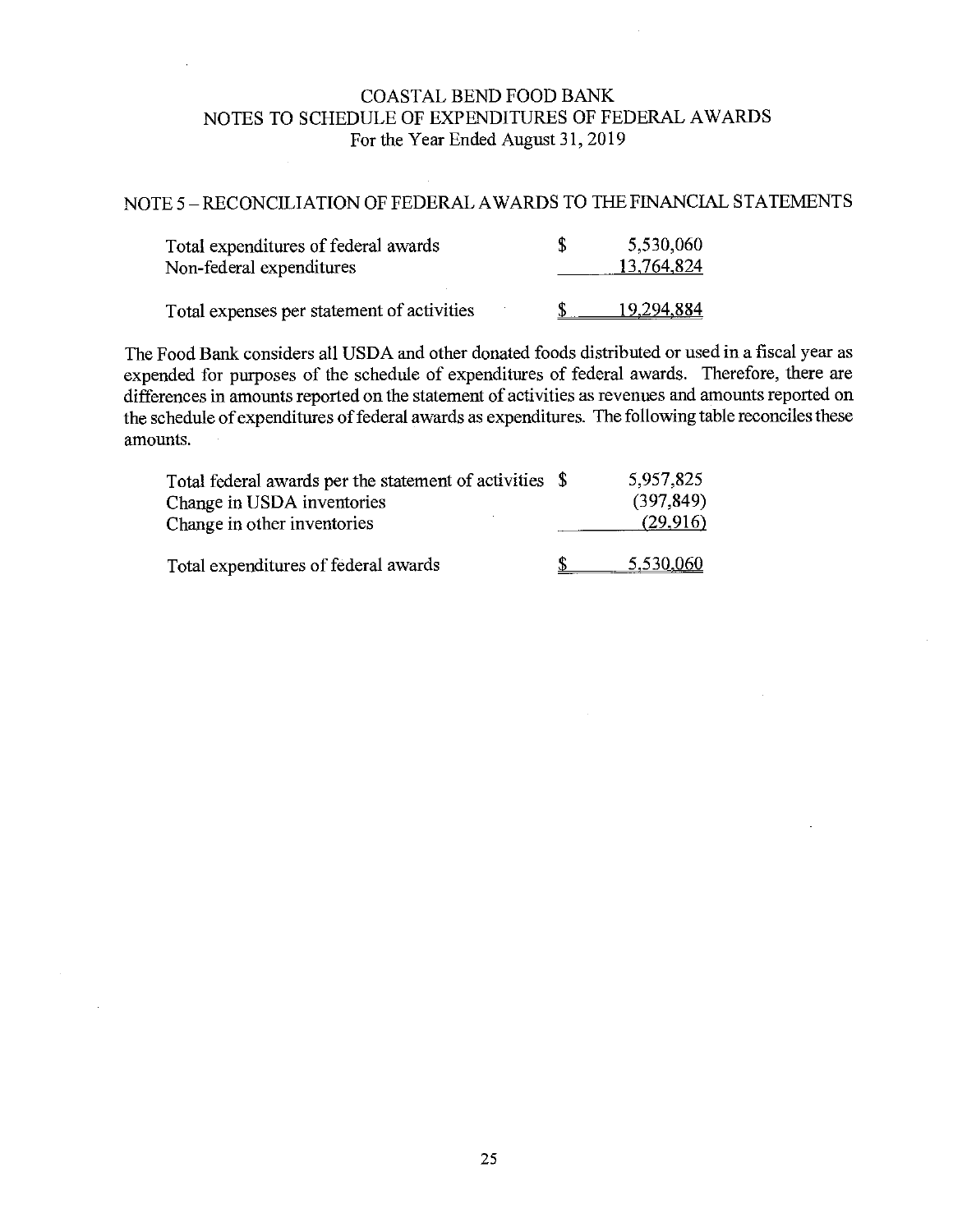GF Valdez, P.C. <sup>5430 Holly Road, Suite 1<br>Corpus Christi, Texas 78411</sup> A Public Accounting Firm  $\left[\begin{array}{cc} \text{rases} \\ \text{Fax } 361-991-1655 \end{array}\right]$ 

> INDEPENDENT AUDITORS' REPORT ON INTERNAL CONTROL OVER FINANCIAL REPORTING AND ON COMPLIANCE AND OTHER MATTERS BASED ON AN AUDIT OF FINANCIAL STATEMENTS PERFORMED IN *ACCORDANCE WITH GOVERNMENT A UDITING STANDARDS*

To the Board of Directors Coastal Bend Food Bank Corpus Christi, Texas

We have audited, in accordance with the auditing standards generally accepted in the United States of America and the standards applicable to financial audits contained in *Government Auditing Standards*  issued by the Comptroller General of the United States, the financial statements of Coastal Bend Food Bank (the Food Bank), which comprise the statements of financial position as of August 31, 2019, and the related statements of activities, functional expenses and cash flows for the year then ended, and the related notes to the financial statements, and have issued our report thereon dated January 31, 2020.

# **Internal Control Over Financial Reporting**

In planning and performing our audit of the financial statements, we considered the Food Bank's internal control over financial reporting (internal control) to determine the audit procedures that are appropriate in the circumstances for the purpose of expressing our opinion on the financial statements, but not for the purpose of expressing an opinion on the effectiveness of the Food Bank's internal control. Accordingly, we do not express an opinion on the effectiveness of the Food Bank's internal control.

A *deficiency in internal control* exists when the design or operation of a control does not allow management or employees, in the normal course of performing their assigned functions, to prevent, or detect and correct, misstatements on a timely basis. A *material weakness is* a deficiency, or a combination of deficiencies, in internal control, such that there is a reasonable possibility that a material misstatement of the entity's financial statements will not be prevented, or detected and corrected on a timely basis. A *significant deficiency is* a deficiency, or a combination of deficiencies, in internal control that is less severe than a material weakness, yet important enough to merit attention by those charged with governance.

Our consideration of internal control was for the limited purpose described in the first paragraph of this section and was not designed to identify all deficiencies in internal control that might be material weaknesses or significant deficiencies. Given these limitations, during our audit we did not identify any deficiencies in internal control that we consider to be material weaknesses. However, material weaknesses may exist that have not been identified.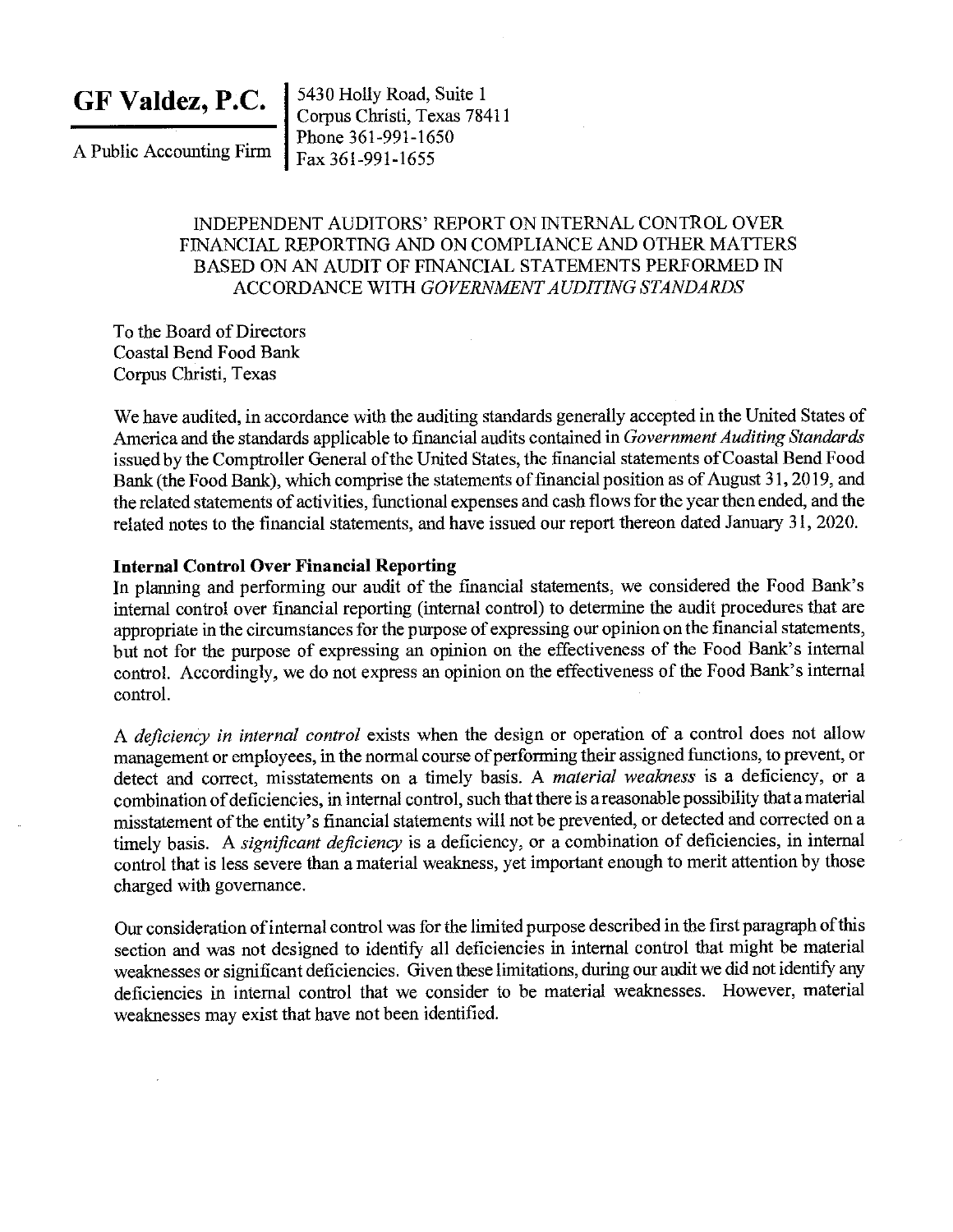A Public Accounting Firm  $\left| \begin{array}{c} 2 \text{meV} & 361-991-1655 \\ \text{Fav} & 361-991-1655 \end{array} \right|$ 

GF Valdez, P.C. <sup>5430 Holly Road, Suite 1<br>Corpus Christi, Texas 78411</sup> Phone 361-991-1650

# **Compliance and Other Matters**

As part of obtaining reasonable assurance about whether the Food Bank's financial statements are free from material misstatement, we performed tests of its compliance with certain provisions of laws, regulations, contracts, and grant agreements, noncompliance with which could have a direct and material effect on the determination of financial statement amounts. However, providing an opinion on compliance with those provisions was not an objective of our audit, and accordingly, we do not express such an opinion. The results of our tests disclosed no instances of noncompliance or other matters that are required to be reported under *Government Auditing Standards.* 

#### **Purpose of this Report**

The purpose of this report is solely to describe the scope of our testing of internal control and compliance and the results of that testing, and not to provide an opinion on the effectiveness of the organization's internal control or on compliance. This report is an integral part of an audit performed in accordance with *Government Auditing Standards* in considering the organization's internal control and compliance. Accordingly, this communication is not suitable for any other purpose.

pf Valdey, P. C.

January 31, 2020 Corpus Christi, Texas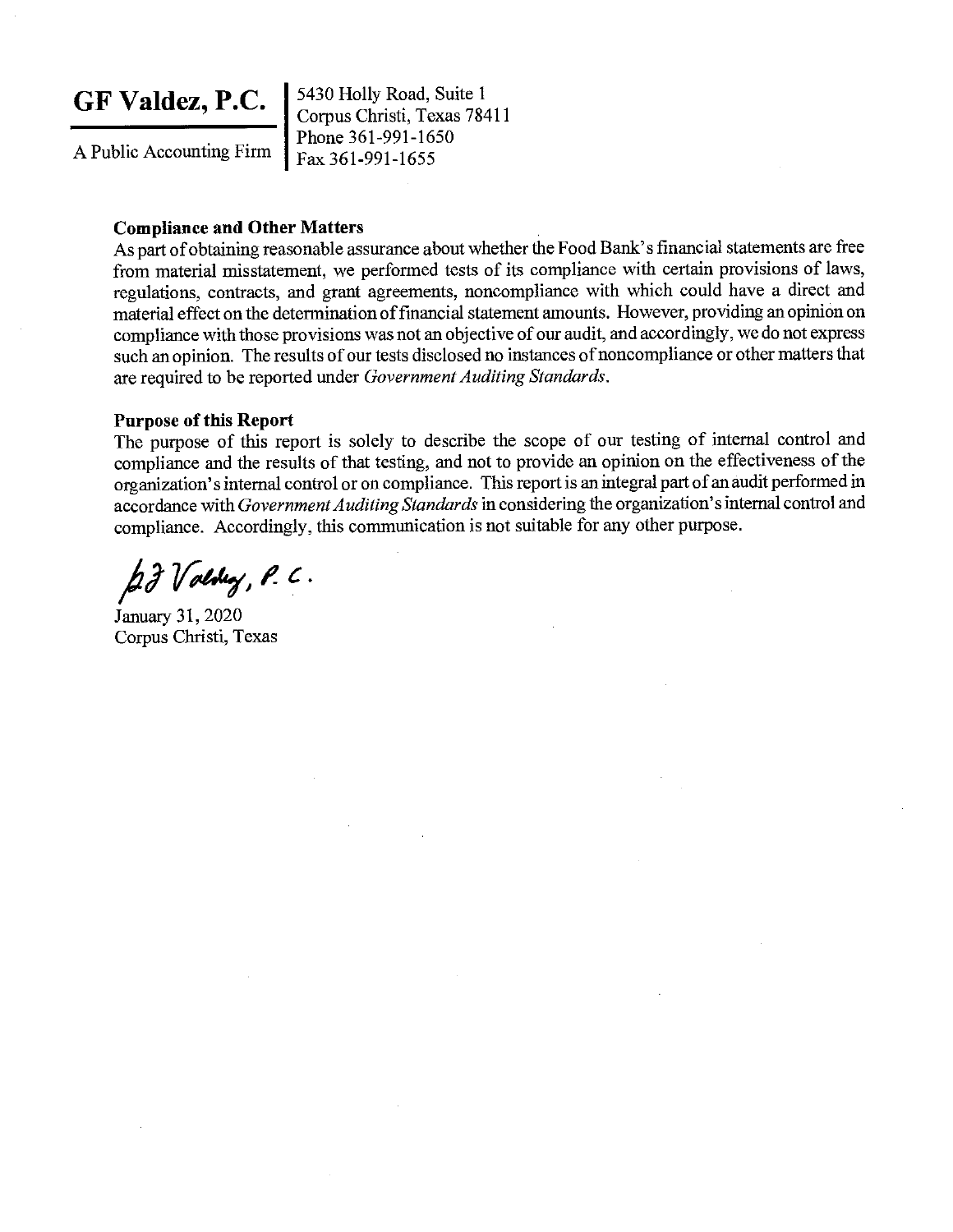GF Valdez, P.C.

A Public Accounting Firm

5430 Holly Road, Suite 1 Corpus Christi, Texas 78411 Phone 361-991-1650 Fax 361-991-1655

# INDEPENDENT AUDITORS' REPORT ON COMPLIANCE FOR EACH MAJOR PROGRAM AND ON INTERNAL CONTROL OVER COMPLIANCE REQUIRED BY THE UNIFORM GUIDANCE

To the Board of Directors Coastal Bend Food Bank Corpus Christi, Texas

#### **Report on Compliance for Each Major Federal Program**

We have audited Coastal Bend Food Bank's (the Food Bank) compliance with the types of compliance requirements described in the *OMB Compliance Supplement* that could have a direct and material effect on each of the Food Bank's major federal programs for the year ended August 31, 2019. The Food Bank's major federal programs are identified in the summary of auditor's results section of the accompanying schedule of findings and questioned costs.

# **Management's Responsibility**

Management is responsible for compliance with the federal statutes, regulations, and the terms and conditions of its federal awards applicable to its federal program.

#### **Auditor's Responsibility**

Our responsibility is to express an opinion on compliance for each of the Food Bank's major federal programs based on our audit of the types of compliance requirements referred to above. We conducted our audit of compliance in accordance with auditing standards generally accepted in the United States of America; the standards applicable to financial audits contained in *Government Auditing Standards,*  issued by the Comptroller General of the United States; and Title 2 U.S. *Code ofFederal Regulations*  Part 200, *Uniform Administration Requirements, Cost Principles, and Audit Requirements for Federal Awards* (Uniform Guidance). Those standards and the Uniform Guidance require that we plan and perform the audit to obtain reasonable assurance about whether noncompliance with the types of compliance requirements referred to above that could have a direct and material effect on a major federal program occurred. An audit includes examining, on a test basis, evidence about The Food Bank's compliance with those requirements and performing such other procedures as we considered necessary in the circumstances.

We believe that our audit provides a reasonable basis for our opinion on compliance for each major federal program. However, our audit does not provide a legal determination of the Food Bank's compliance.

#### **Opinion on Each Major Federal Program**

In our opinion, the Food Bank complied, in all material respects, with the types of compliance requirements referred to above that could have a direct and material effect on each of its major federal programs for the year ended August 31, 2019.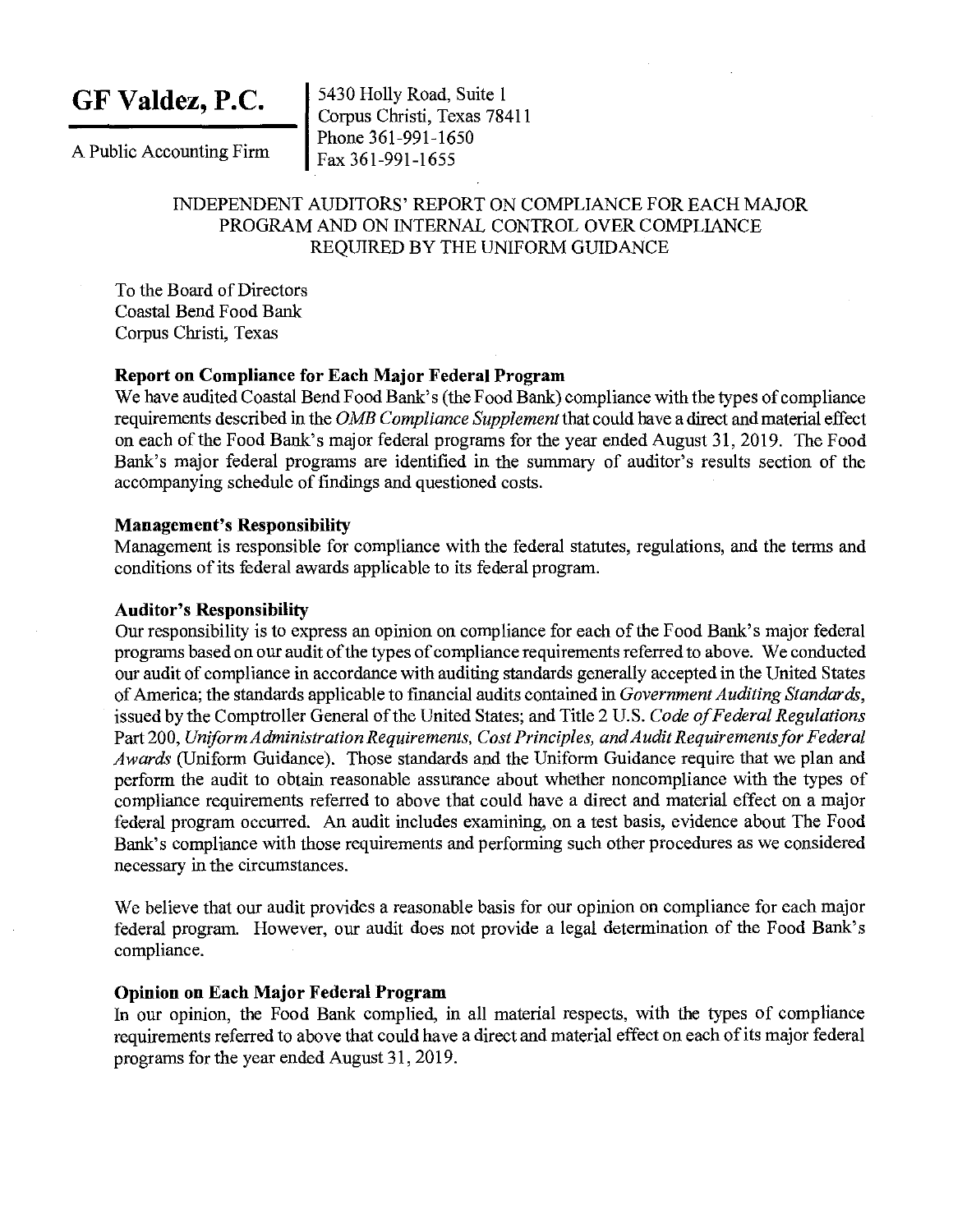# **GF Valdez, P.C.**

A Public Accounting Firm

5430 Holly Road, Suite 1 Corpus Christi, Texas 78411 Phone 361-991-1650 Fax 361-991-1655

#### **Report on Internal Control Over Compliance**

Management of The Food Bank is responsible for establishing and maintaining effective internal control over compliance with the types of compliance requirements referred to above. In planning and performing our audit of compliance, we considered the Food Bank's internal control over compliance with the types of requirements that could have a direct and material effect on each major federal program to determine the auditing procedures that are appropriate in the circumstances for the purpose of expressing an opinion on compliance for each major federal program and to test and report on internal control over compliance in accordance with the Uniform Guidance, but not for the purpose of expressing an opinion on the effectiveness of internal control over compliance. Accordingly, we do not express an opinion on the effectiveness of the Food Bank's internal control over compliance.

A *deficiency in internal control over compliance* exists when the design or operation of a control over compliance does not allow management or employees, in the normal course of performing their assigned functions, to prevent, or detect and correct, noncompliance with a type of compliance requirement of a federal program on a timely basis. A *material weakness in internal control over*  compliance is a deficiency, or combination of deficiencies, in internal control over compliance, such that there is a reasonable possibility that material noncompliance with a type of compliance requirement of a federal program will not be prevented, or detected and corrected, on a timely basis. A *significant*  deficiency in internal con*trol over compliance* is a deficiency, or a combination of deficiencies, in internal control over compliance with a type of compliance requirement of a federal program that is less severe than a material weakness in internal control over compliance, yet important enough to merit attention by those charged with governance.

Our consideration of internal control over compliance was for the limited purpose described in the first paragraph of this section and was not designed to identify all deficiencies in internal control over compliance that might be material weaknesses or significant deficiencies. We did not identify any deficiencies in internal control over compliance that we consider to be material weaknesses. However, material weaknesses may exist that have not been identified.

The purpose of this report on internal control over compliance is solely to describe the scope of our testing of internal control over compliance and the results of that testing based on the requirements of the Uniform Guidance. Accordingly, this report is not suitable for any other purpose.

**P** *~* **~-** to 4C.

January 31, 2020 Corpus Christi, Texas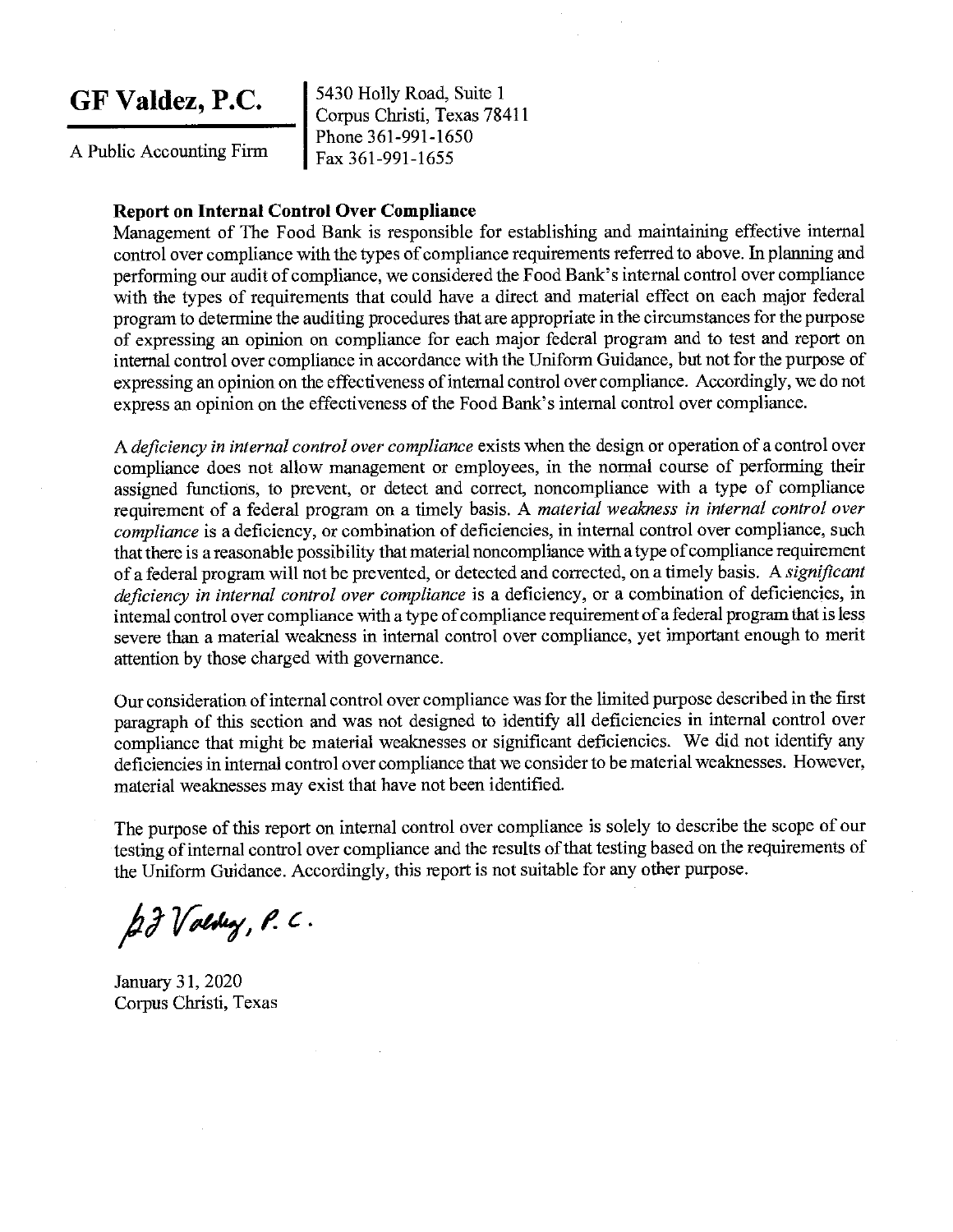# $\operatorname{COASTAL}$ BEND FOOD BANK SCHEDULE OF FINDINGS AND QUESTIONED COSTS For the Year Ended August 31, 2019

| A |                             | SUMMARY OF AUDIT RESULTS                                          |    |            |  |  |
|---|-----------------------------|-------------------------------------------------------------------|----|------------|--|--|
|   | <b>Financial Statements</b> |                                                                   |    |            |  |  |
|   |                             | Type of auditor's report issued:                                  |    | Unmodified |  |  |
|   |                             | Internal control over financial reporting:                        |    |            |  |  |
|   | ٠                           | Material Weakness Identified?                                     |    | No.        |  |  |
|   |                             | Significant Deficiencies identified not considered                |    |            |  |  |
|   |                             | to be a material weakness?                                        |    | No.        |  |  |
|   |                             | Noncompliance material to the financial statements?               |    | No         |  |  |
|   | <b>Federal Awards</b>       |                                                                   |    |            |  |  |
|   |                             | Type of auditor's report issued on compliance for major programs: |    | Unmodified |  |  |
|   |                             | Internal control over major programs:                             |    |            |  |  |
|   |                             | Material Weakness Identified?                                     |    |            |  |  |
|   | ۰                           | Significant Deficiencies identified not considered                |    |            |  |  |
|   | to be a material weakness?  |                                                                   | No |            |  |  |
|   |                             | Any audit findings disclosed that are required to be              |    |            |  |  |
|   |                             | reported in accordance with Uniform Guidance,                     |    |            |  |  |
|   | Section $501(a)$ ?          |                                                                   |    | No         |  |  |
|   |                             | Identificaiton of major programs:                                 |    |            |  |  |
|   | CFDA#                       | Federal Program Title                                             |    |            |  |  |
|   |                             | The Emergency Food Assistance Cluster -                           |    |            |  |  |
|   | 10.569                      | Texas Department of Agriculture Emergency                         |    |            |  |  |
|   |                             | Food Assistance Program (Food Commodities)                        |    |            |  |  |
|   | 10.568                      | Texas Department of Agriculture Emergency                         |    |            |  |  |
|   |                             | Food Assistance Program (Administrative Costs)                    |    |            |  |  |
|   |                             | Dollar threshold used to distinguish between Type A               |    |            |  |  |
|   |                             | and Type B programs:                                              |    |            |  |  |
|   |                             | Auditee qualified as low-risk auditee?                            |    | Yes        |  |  |
| В | None                        | FINDINGS RELATED TO FEDERAL AWARDS                                |    |            |  |  |

 $\bar{z}$ 

i,